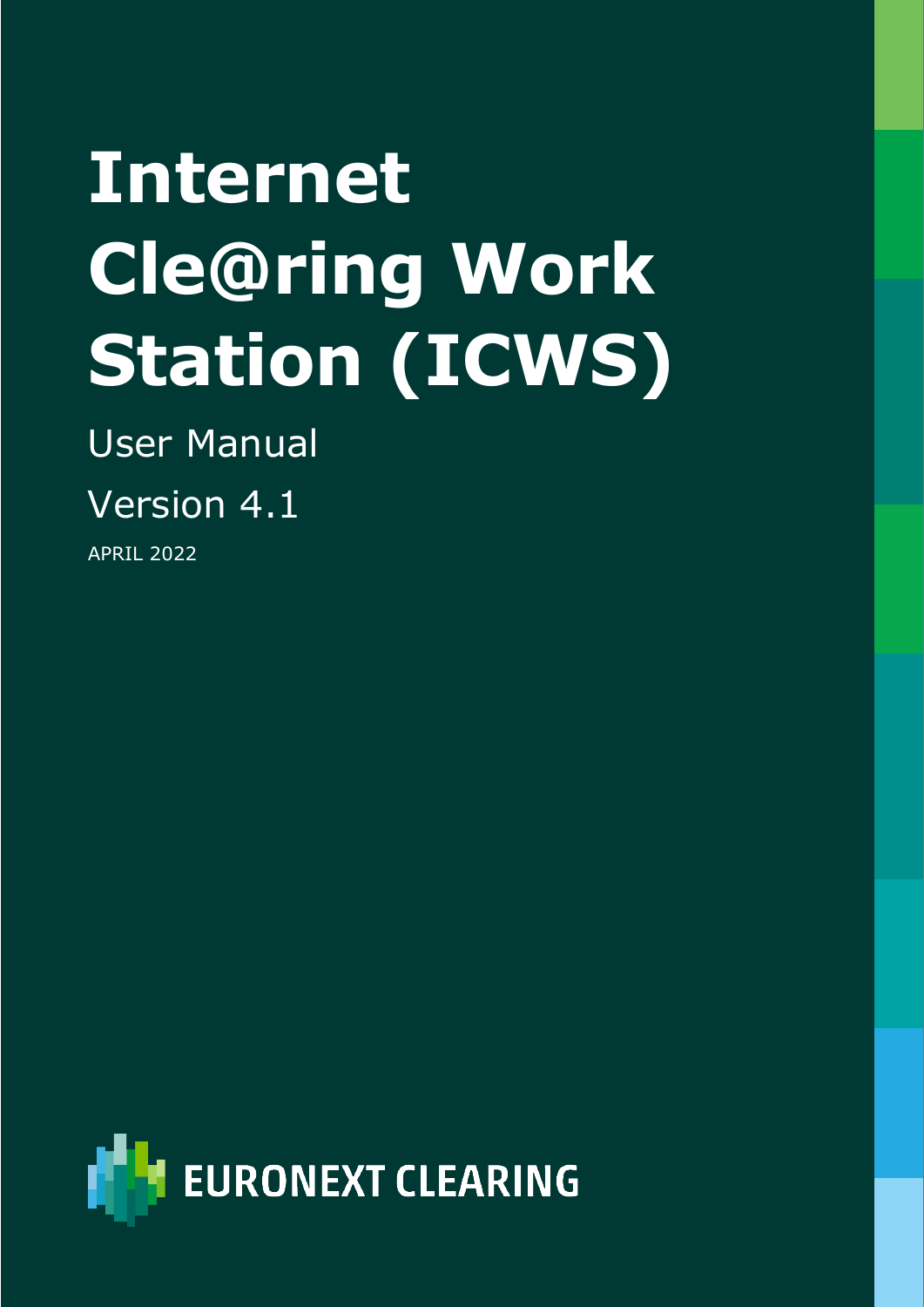

### **Table of contents**

| 4.1 |  |
|-----|--|
| 4.2 |  |
|     |  |
|     |  |
|     |  |
| 6.1 |  |
| 6.2 |  |
| 6.3 |  |
| 6.4 |  |
|     |  |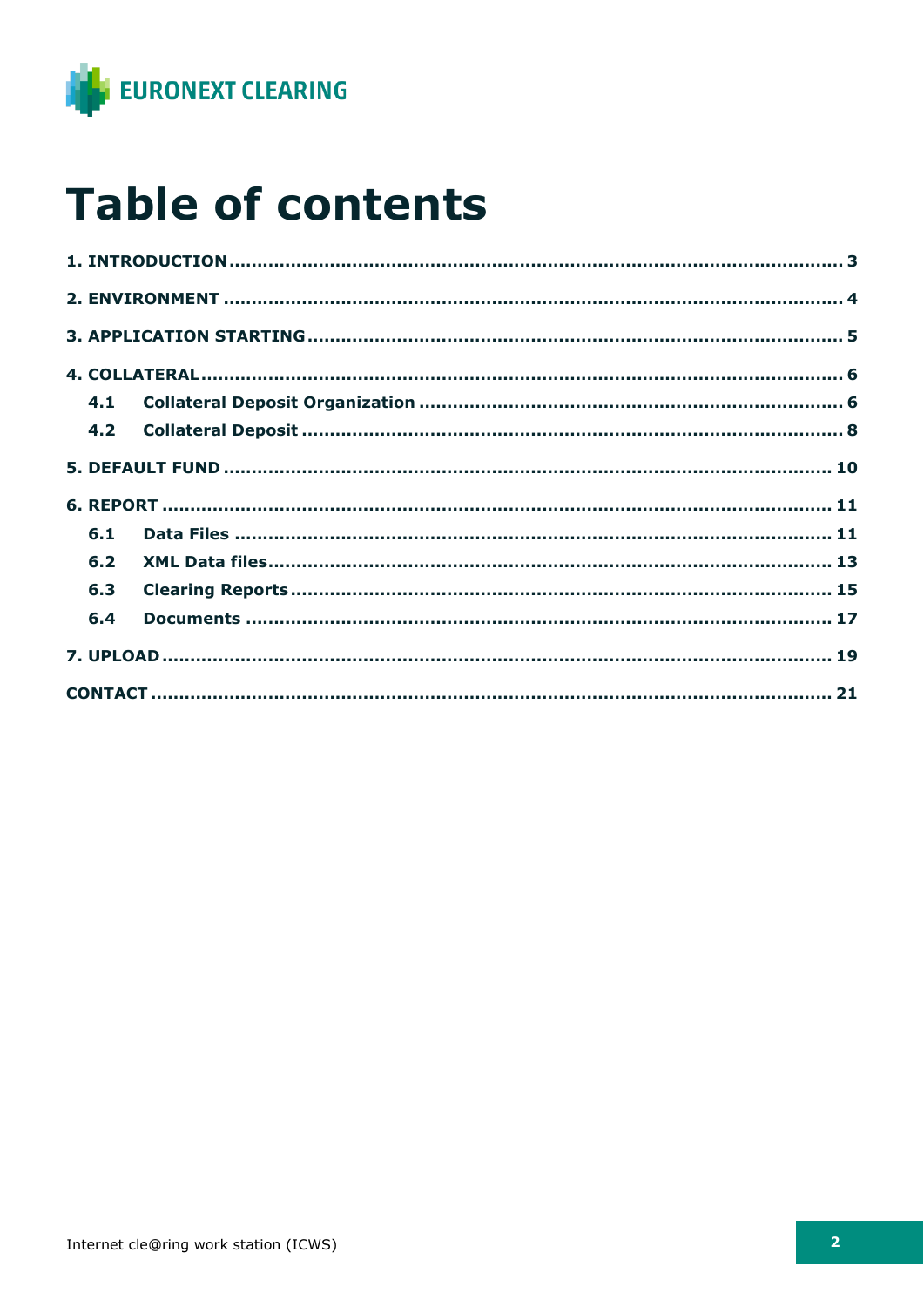### <span id="page-2-0"></span>**1. Introduction**

**Internet Cle@ring Work Station (ICWS)** enables to view Default Fund's balances, to download Reports and Data Files and to send documents and dispositive requests to Euronext Clearing.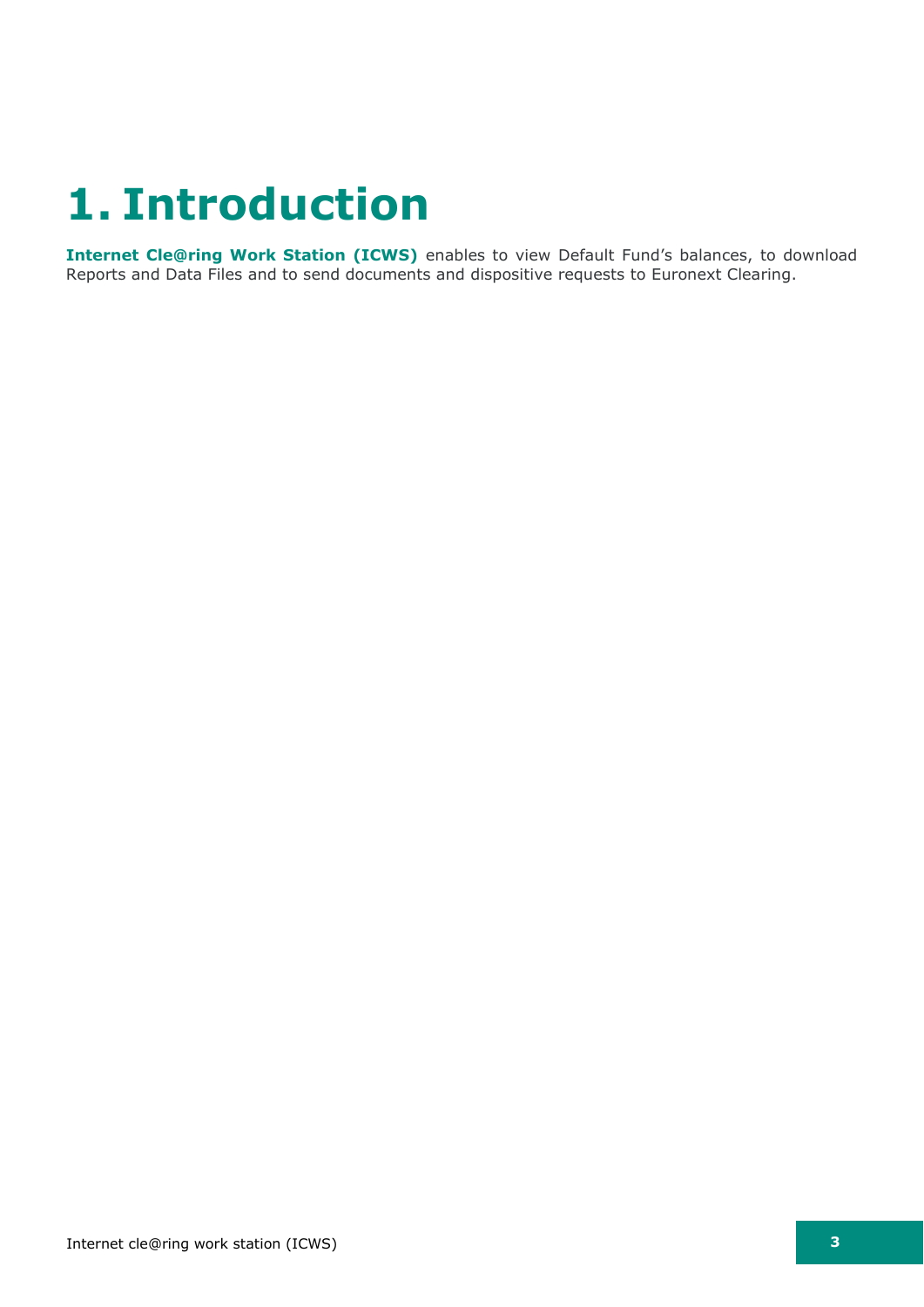## <span id="page-3-0"></span>**2. Environment**

The client station, accessible through a web browser, is based on an Internet connection and a digital certificate of a certification authority (**VeriSign**).

The access to Euronext Clearing webserver [\(www.icws.it\)](http://www.icws.it/) is possible from any Internet location using a commercial "browser" (Internet Explorer 11 and following versions are recommended).

The system can be accessed by using "**Username**" and "**Password**" provided by Euronext Clearing for each requested user. Passwords and instructions for downloading the digital certificate will be provided by Euronext Clearing to Members with a registered letter.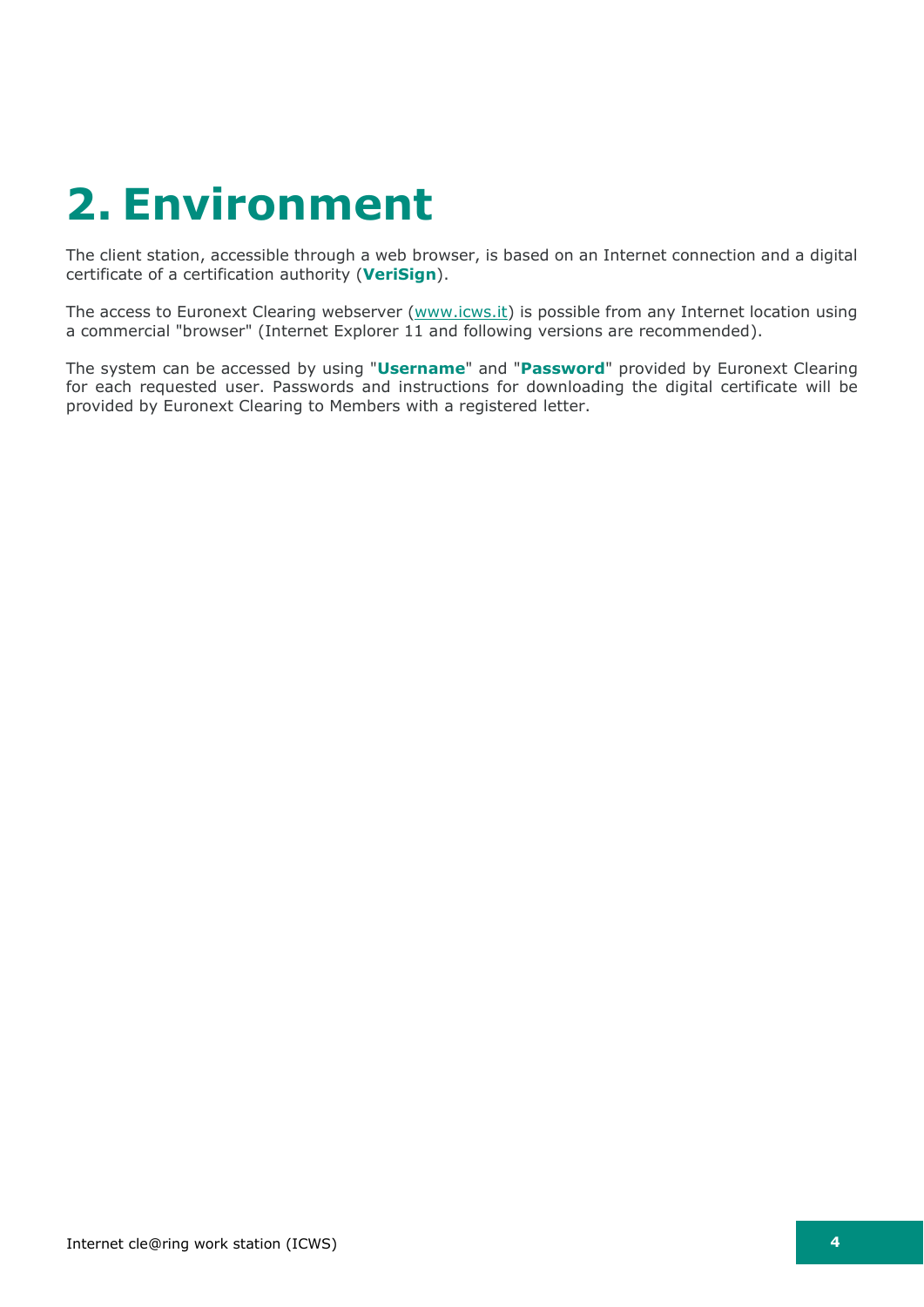# <span id="page-4-0"></span>**3. Application Starting**

In the Home Page [\(www.icws.it\)](https://www.icws.it/) input "**Username**" and "**Password**" provided by Euronext Clearing and click on "**Login**" button.





Home ICWS ICWS Avviamento Risk Array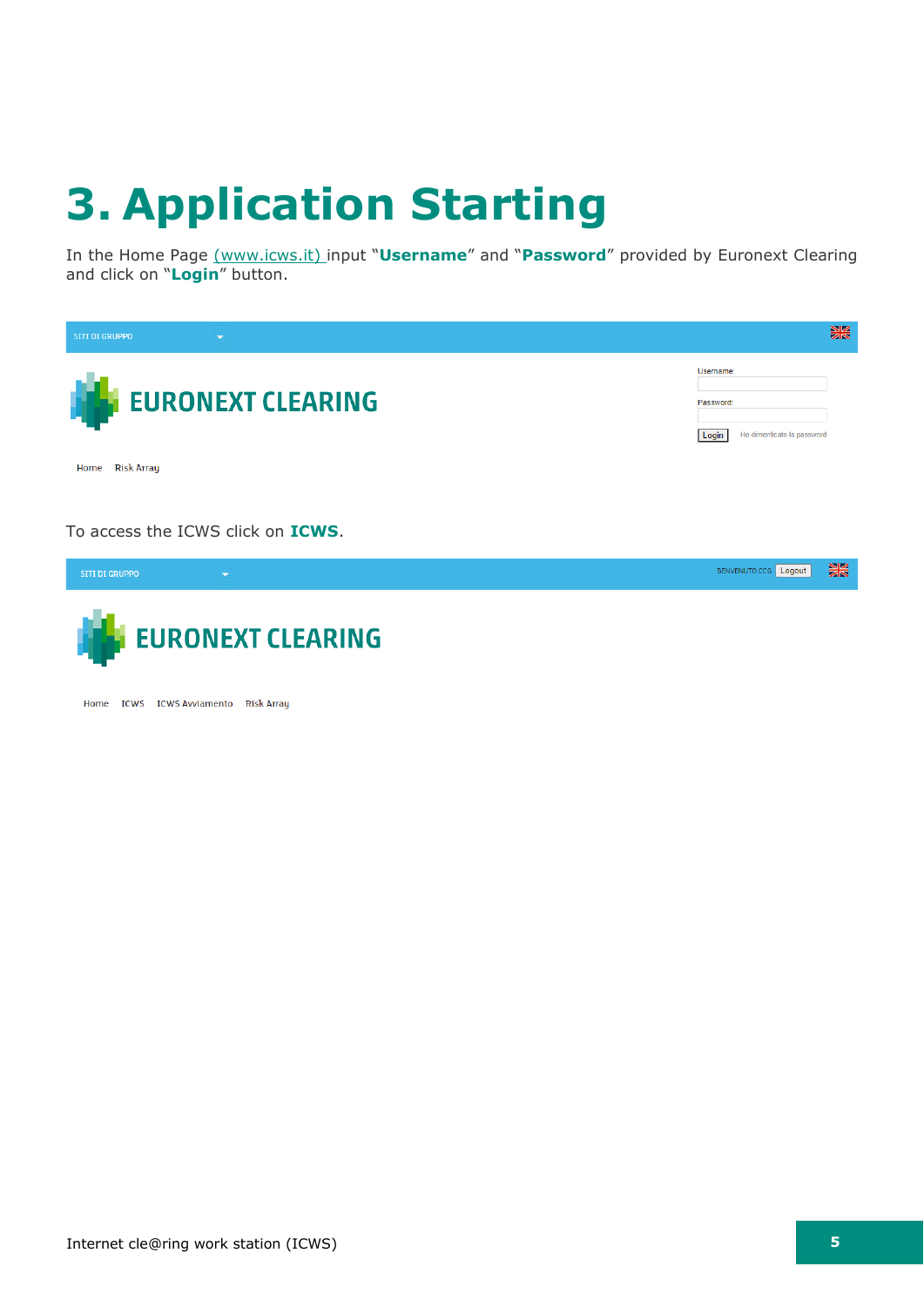# <span id="page-5-0"></span>**4. Collateral**

Accessing to the **Collateral** menu is possible to view the guarantees in cash, government bonds and shares deposited by the Member at Euronext Clearing and the list of the government bonds species already registered in Euronext Clearing System as eligible guarantees.

| <b>ICWS Menu</b>          | <b>Internet Cle@ring Work Station</b>           |               | $23/11/2018 - 12:36:57$ |
|---------------------------|-------------------------------------------------|---------------|-------------------------|
| Collateral                | Default Fund Reports                            | <b>Upload</b> |                         |
|                           | <b>Collateral Deposit Organization CC&amp;G</b> |               |                         |
| <b>Collateral Deposit</b> |                                                 |               |                         |
|                           |                                                 |               |                         |
|                           |                                                 |               |                         |

### <span id="page-5-1"></span>**4.1 Collateral Deposit Organization**

Selecting Collateral Deposit Organization Euronext Clearing is possible view the list of the government bonds already registered in Euronext Clearing System as eligible guarantees.

| <b>ICWS Menu</b><br>Internet Cle@ring Work Station<br>23/11/2018 - 12:36:57 |                      |  |        |  |  |  |  |
|-----------------------------------------------------------------------------|----------------------|--|--------|--|--|--|--|
| Collateral                                                                  | Default Fund Reports |  | Upload |  |  |  |  |
| <b>Collateral Deposit Organization CC&amp;G</b>                             |                      |  |        |  |  |  |  |
| Collateral Deposit                                                          |                      |  |        |  |  |  |  |
|                                                                             |                      |  |        |  |  |  |  |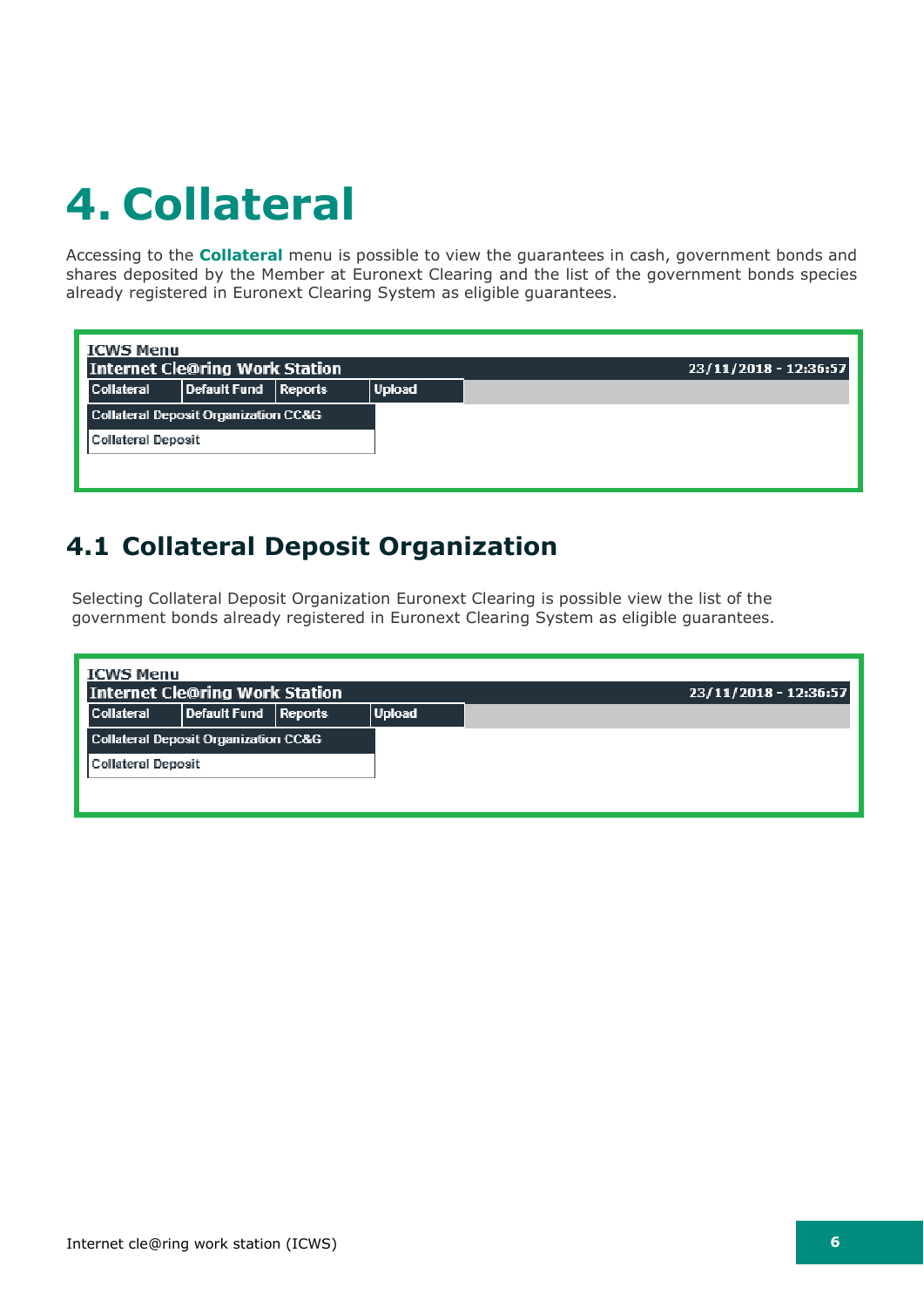| <b>Collateral Deposit Organization</b> |                                       |                   |                       |  |  |  |
|----------------------------------------|---------------------------------------|-------------------|-----------------------|--|--|--|
|                                        | <b>Internet Cle@ring Work Station</b> |                   | 23/11/2018 - 12:37:51 |  |  |  |
| Menu                                   |                                       |                   |                       |  |  |  |
| <b>ISIN Code</b>                       | Description                           | Currency<br>Price |                       |  |  |  |
| BE0000332412                           | <b>REGNO 22624</b><br>EU              |                   | 107,9723              |  |  |  |
| DE0001030526                           | BUND15/04/20                          | EU                | 100,2474              |  |  |  |
| DE0001030559                           | BOND 15/04/2030                       | EU                | 111,0455              |  |  |  |
| DE0001102309                           | BUND TF 1,5% FB23 EU                  | EU                | 105,5558              |  |  |  |
| DE0001102325                           | BUND AG23 EUR                         | EU                | 108,4566              |  |  |  |
| DE0001134922                           | DBR 01-04-2024                        | EU                | 130,634               |  |  |  |
| DE0001135044                           | DBR 04/07/27                          | EU                | 149,5643              |  |  |  |
| DE0001135069                           | BUND5.625%GE28                        | EU                | 143,8413              |  |  |  |
| DE0001135085                           | DBR 04/07/28                          | EU                | 137.837               |  |  |  |
| DE0001135143                           | DBR 04/01/30                          | EU                | 156,104               |  |  |  |
| DE0001135176                           | DBR 04/01/31                          | EU                | 150,423               |  |  |  |
| DE0001135226                           | DBR 04/07/34                          | EU                | 142,8361              |  |  |  |
| DE0001135275                           | DBR 04/01/37                          | EU<br>134,39      |                       |  |  |  |
| DE0001135325                           | DBR 04/07/39                          | EU                | 146,6631              |  |  |  |
| DE0001135366                           | DBR 04/07/40                          | EU                | 156,7735              |  |  |  |
| DE0001135374                           | DBR 04/01/19                          | EU                | 100,24625             |  |  |  |
| DE0001135390                           | DBR 04/01/20                          | EU                | 103,57479             |  |  |  |
| DE0001135408                           | DBR 04/07/20                          | EU                | 105,05979             |  |  |  |
| DE0001135416                           | DBR 04/09/20                          | EU                | 104,44896             |  |  |  |
| DE0001135424                           | BUND2.5%GE21                          | EU                | 106,9299              |  |  |  |
| DE0001135432                           | BUND 4/7/42                           | EU                | 89,2225               |  |  |  |
| DE0001135440                           | BUND%LG21                             | EU                | 109,0881              |  |  |  |
| DE0001135457                           | BUND ST21                             | EU                | 106,9497              |  |  |  |
| DE0001135465                           | BUND2%GE22                            | EU                | 106,36227             |  |  |  |
| DE0001135473                           | BUND1.75%LG22                         | EU                | 106,23225             |  |  |  |
| DE0001141687                           | OBL 1.000                             | EU                | 100,08108             |  |  |  |
| ES00000121L2                           | OBLIGACIONES TF 4,6%                  | EU                | 100,8228              |  |  |  |
| ES00000126C0                           | BONOS GE20                            | EU                | 97.514095             |  |  |  |

In the column **Price** is indicated the price attributed by Euronext Clearing to each government bond specie taking into account the related haircut percentage applied.

The government bond species that can be deposited as a guarantee are defined in Annex B.332 of the Annexes to the Instructions.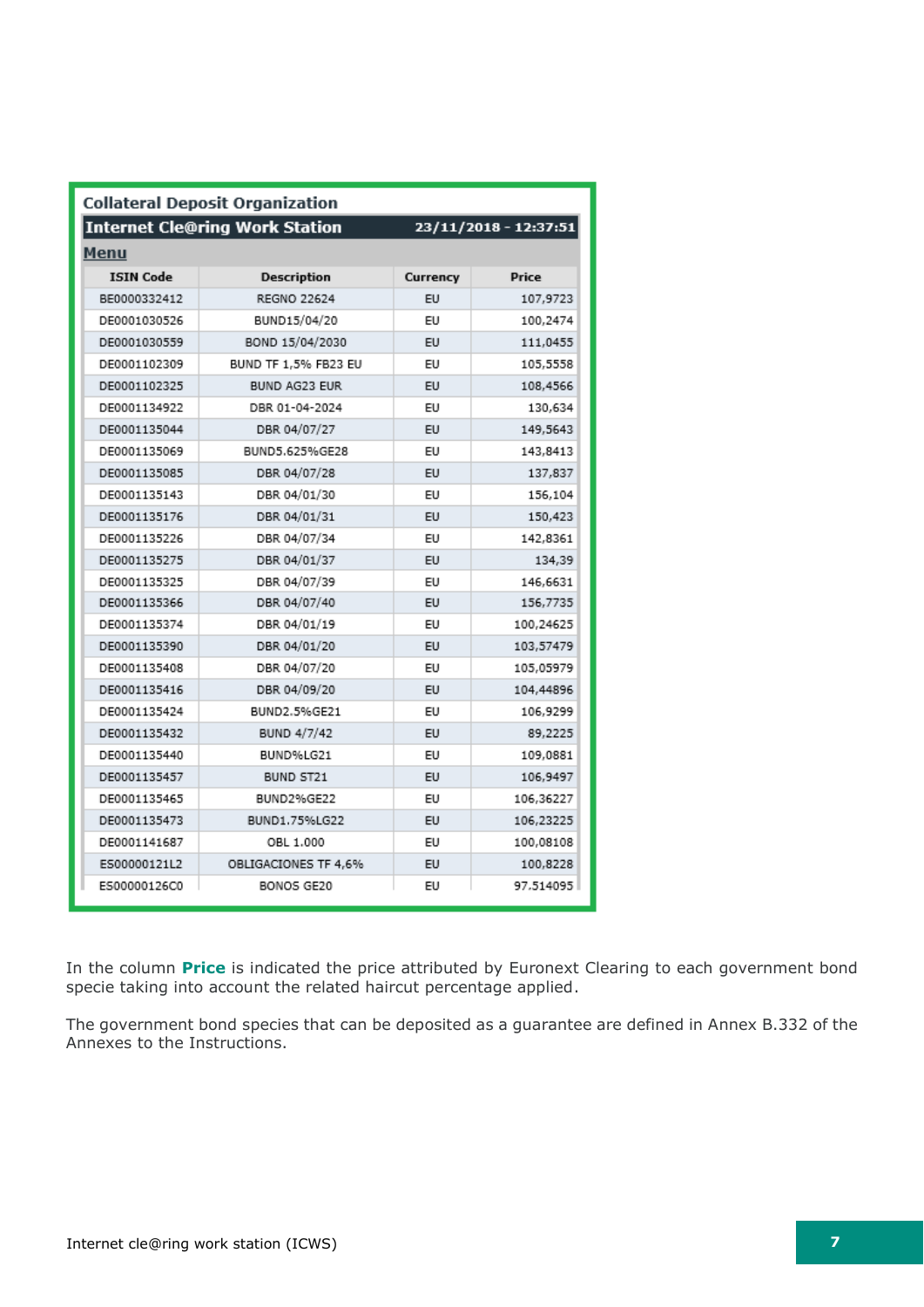### <span id="page-7-0"></span>**4.2 Collateral Deposit**

Selecting **Collateral Deposit** is possible to view the guarantees in cash, government bonds and shares deposited by the Member at Euronext Clearing.

| <b>ICWS Menu</b>          |                                       |                 |               |                       |
|---------------------------|---------------------------------------|-----------------|---------------|-----------------------|
|                           | <b>Internet Cle@ring Work Station</b> |                 |               | 23/11/2018 - 12:39:09 |
| Collateral                | <b>Default Fund</b>                   | $\vert$ Reports | <b>Upload</b> |                       |
|                           | Collateral Deposit Organization CC&G  |                 |               |                       |
| <b>Collateral Deposit</b> |                                       |                 |               |                       |
|                           |                                       |                 |               |                       |
|                           |                                       |                 |               |                       |

In the **Member** field, by means of a drop-down menu, is possible to select the entity (Clearing Member, or segregated account or Trading Client) for which the research is carried out

| <b>Collateral Deposit</b> |                                                       |  |  |  |  |  |  |  |  |
|---------------------------|-------------------------------------------------------|--|--|--|--|--|--|--|--|
|                           | Internet Cle@ring Work Station<br>23/11/2018 12:40:31 |  |  |  |  |  |  |  |  |
| Menu<br>Next              |                                                       |  |  |  |  |  |  |  |  |
| Member <sup>*</sup>       | <b>1234 - BANK ONE</b>                                |  |  |  |  |  |  |  |  |
| <b>Type</b>               | 2222 - NOSA BANK ONE<br>3456 - GOSA BANK ONE          |  |  |  |  |  |  |  |  |
| Account                   | 3333 - TRADING CLIENT ONE                             |  |  |  |  |  |  |  |  |
| * required field          |                                                       |  |  |  |  |  |  |  |  |
|                           |                                                       |  |  |  |  |  |  |  |  |

In the **Type** field, by means of a drop-down menu, is possible to select the interested type of guarantee (shares, government bonds, cash or all).

|                     | <b>Collateral Deposit</b>         |                     |  |
|---------------------|-----------------------------------|---------------------|--|
|                     | Internet Cle@ring Work Station    | 23/11/2018 12:40:31 |  |
| Next                | Menu                              |                     |  |
| Member <sup>*</sup> | <b>1234 - BANK ONE</b>            |                     |  |
| Type                | All                               |                     |  |
| Account             | <b>Shares</b><br>Government Bonds |                     |  |
| required            | . Cash                            |                     |  |
|                     |                                   |                     |  |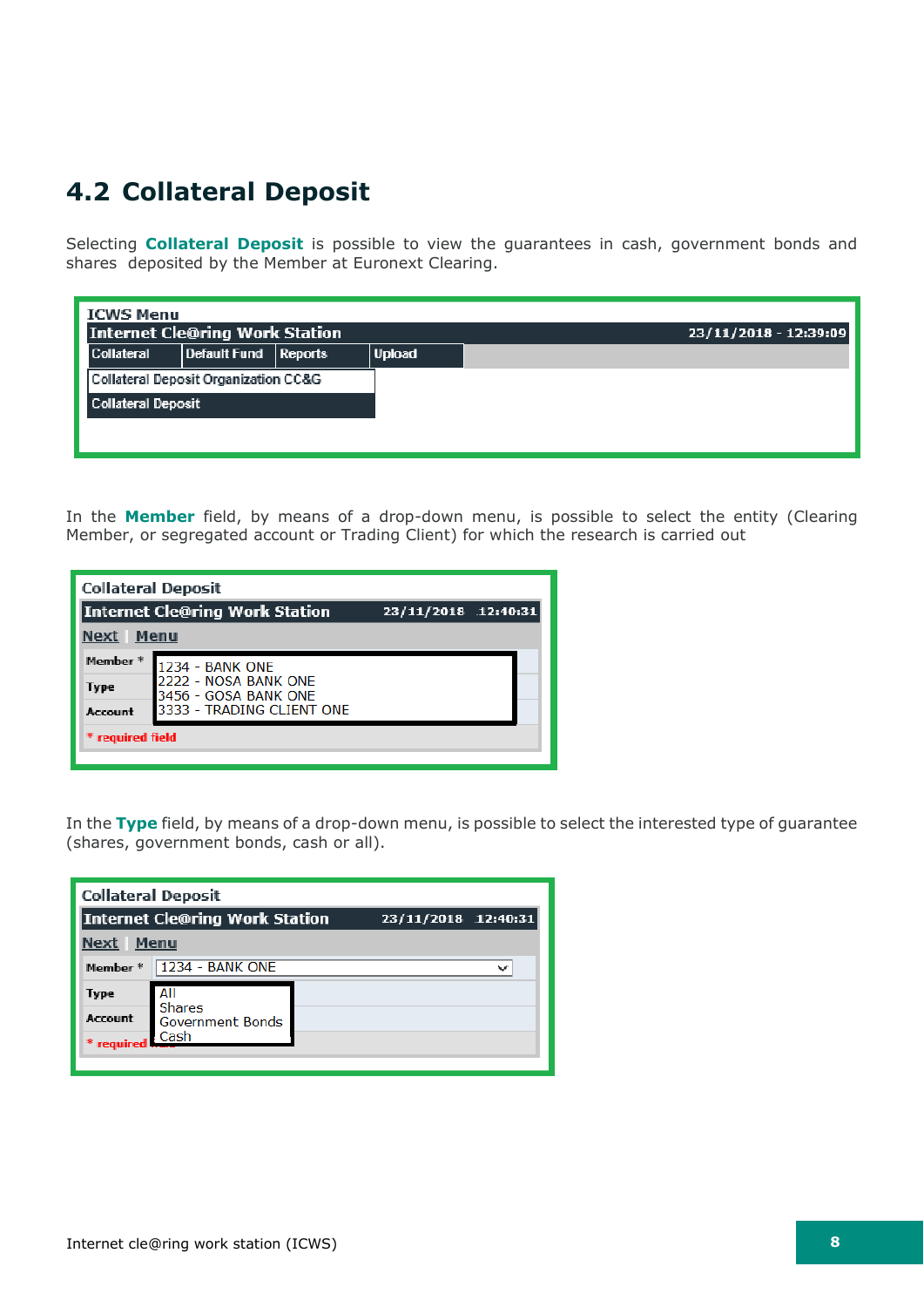In the **Account** field, by means of a drop-down menu, is possible to select the account interested (Client, House or All).

|                              | <b>Garanzie Depositate</b>              |                       |  |  |  |  |
|------------------------------|-----------------------------------------|-----------------------|--|--|--|--|
|                              | <b>Internet Cle@ring Work Station -</b> | 23/11/2018 - 13:46:23 |  |  |  |  |
| Continua<br>Menu             |                                         |                       |  |  |  |  |
| Aderente <sup>*</sup>        | 1234 - BANCA UNO SPA V                  |                       |  |  |  |  |
| Tipo                         | Tutti                                   |                       |  |  |  |  |
| Conto                        | Tutti                                   |                       |  |  |  |  |
| * campo obbligatoric Proprio | Terzi                                   |                       |  |  |  |  |

Clicking on **Next** is possible to view the result of the query carried out.

|                          | <b>Collateral Deposit</b>                               |        |                 |                       |                        |                       |                    |          |            |                         |  |
|--------------------------|---------------------------------------------------------|--------|-----------------|-----------------------|------------------------|-----------------------|--------------------|----------|------------|-------------------------|--|
|                          | Internet Cle@ring Work Station<br>26/11/2018 - 12:09:06 |        |                 |                       |                        |                       |                    |          |            |                         |  |
| <u>Back</u>              | Menu                                                    |        |                 |                       |                        |                       |                    |          |            |                         |  |
| Deposit<br>$\mathbf{Id}$ | Member Account                                          |        | Sub-<br>Account | Type                  | Deposit<br><b>Date</b> | Expiry<br><b>Date</b> | Withdrawal<br>Date | Quantity | Value      | Symbol Fut/Opt Inactive |  |
| 50                       | 1234                                                    | Client |                 | Cash                  | 20180508               | 0                     | 0                  | 0        | 555,005.00 |                         |  |
| 51211                    | 1234                                                    | Client |                 | Government<br>Deposit | 20181101               | 20231025              | 0                  | 3,000    | 2,800.00   |                         |  |
| 51                       | 1234                                                    | House  |                 | Cash                  | 20180508               | $\mathbf{0}$          | 0                  | 0        | 555,005.00 |                         |  |
| 49848                    | 1234                                                    | House  |                 | Government<br>Deposit | 20181101               | 20231025              | ٥                  | 4,000    | 3,850.00   |                         |  |
|                          |                                                         |        |                 |                       |                        |                       |                    |          |            |                         |  |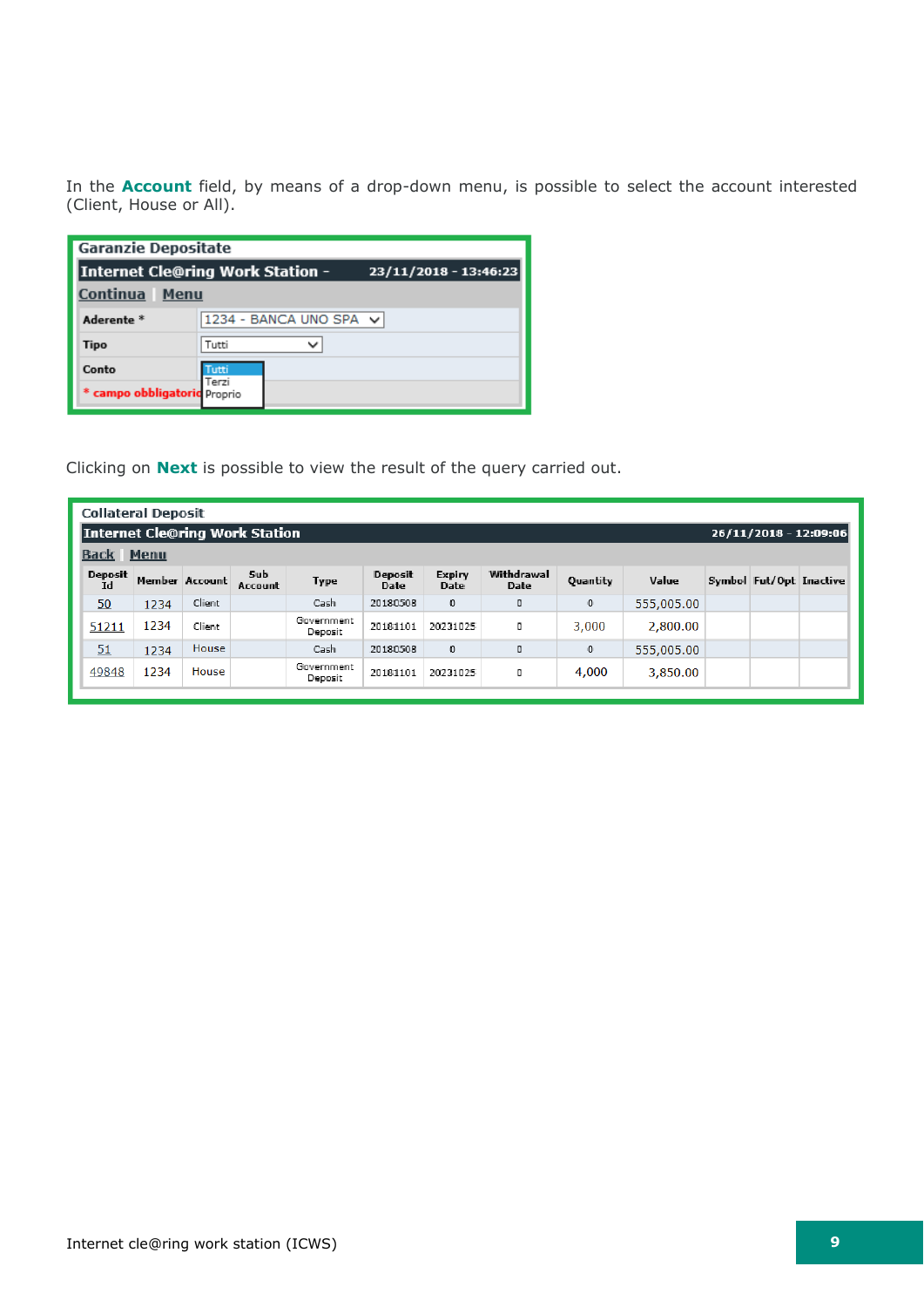### <span id="page-9-0"></span>**5. Default Fund**

Accessing to Default Fund Menu is possible to view cash balances related to each Default Fund

| l ICWS Menu                                        |                     |               |                       |
|----------------------------------------------------|---------------------|---------------|-----------------------|
| <b>Internet Cle@ring Work Station - Avviamento</b> |                     |               | 28/07/2016 - 18:03:02 |
| Collateral Default Fund Reports                    |                     | <b>Upload</b> |                       |
|                                                    | <b>Default Fund</b> |               |                       |
|                                                    |                     |               |                       |

Select the interested Default Fund in the drop down menu of field **Fund** and the interested date in field **Date**:

| <b>Default Fund</b>                                               |                                          |  |  |  |
|-------------------------------------------------------------------|------------------------------------------|--|--|--|
| Internet Cle@ring Work Station - Avviamento 03/08/2016 - 13:16:47 |                                          |  |  |  |
| Next                                                              | <b>Menu</b>                              |  |  |  |
| Fund:                                                             | Default Fund Derivates/Share BIT Section |  |  |  |
| Date:                                                             | vvvvmmdd                                 |  |  |  |

Click on **Next** to access the information required:

| <b>Default Fund</b>                                               |                                |  |  |  |  |
|-------------------------------------------------------------------|--------------------------------|--|--|--|--|
| Internet Cle@ring Work Station - Avviamento 03/08/2016 - 13:21:34 |                                |  |  |  |  |
| <b>Back Menu</b>                                                  |                                |  |  |  |  |
| Default Fund Derivates/Share BIT Section                          |                                |  |  |  |  |
|                                                                   | <b>Request Date - 20160801</b> |  |  |  |  |
| <b>Contribution</b>                                               |                                |  |  |  |  |
| <b>Contribution Amount</b>                                        | 25.000.000,00                  |  |  |  |  |
| <b>Deposited Cash</b>                                             | 25.000.000,00                  |  |  |  |  |
| <b>Used Cash</b>                                                  | 25.000.000,00                  |  |  |  |  |
| <b>Excess Cash</b>                                                | 0.00                           |  |  |  |  |
| <b>Letter of Credit</b>                                           | 0.00                           |  |  |  |  |
| <b>Used Letter of Credit</b>                                      | 0.00                           |  |  |  |  |
| <b>Avalaible Letter of Credit</b>                                 | 0.00                           |  |  |  |  |
| <b>Fund Percentage</b>                                            | 2.491370733                    |  |  |  |  |
| <b>Contribution Variation</b>                                     |                                |  |  |  |  |
| <b>New Contribution Amount</b><br>25.000.000,00                   |                                |  |  |  |  |
| <b>Variation date</b><br>29/07/2016                               |                                |  |  |  |  |
| <b>Variation Delta</b>                                            | 0.00                           |  |  |  |  |
| Amount to be payed within the 09.30                               | 0.00                           |  |  |  |  |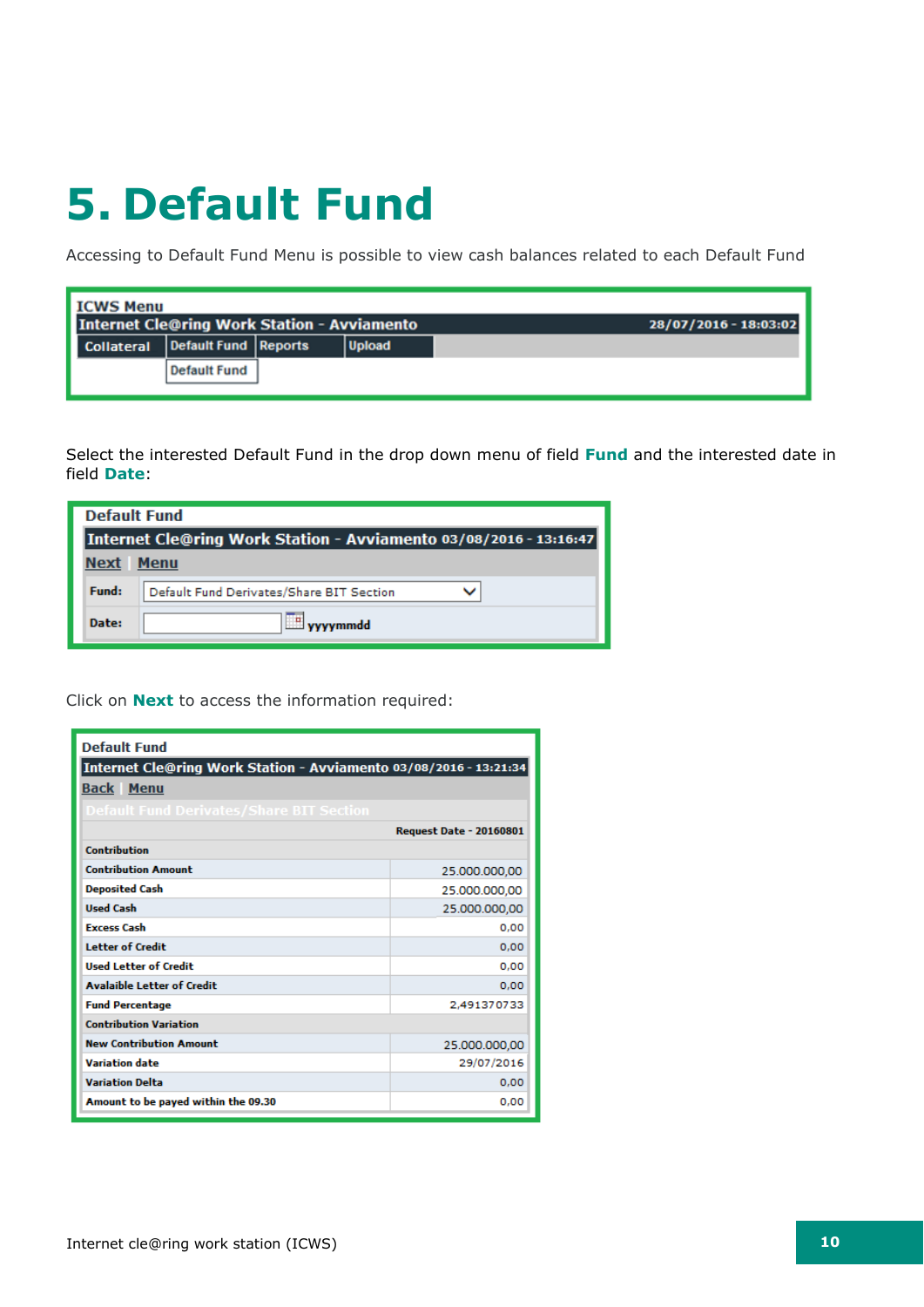### <span id="page-10-0"></span>**6. Report**

Selecting **Reports** is possible to access to Data Files, Clearing Reports, documents and dispositive requests sent to Euronext Clearing.

| <b>ICWS Menu</b>                       | <b>Internet Cle@ring Work Station - Avviamento</b> |               | 28/07/2016 - 18:26:59 |
|----------------------------------------|----------------------------------------------------|---------------|-----------------------|
| <b>Collateral</b> Default Fund Reports |                                                    | <b>Upload</b> |                       |
|                                        | <b>Data Files</b>                                  |               |                       |
|                                        | <b>XML Data Files</b>                              |               |                       |
|                                        | <b>Clearing Reports</b>                            |               |                       |
|                                        | <b>Documents</b>                                   |               |                       |
|                                        |                                                    |               |                       |

### <span id="page-10-1"></span>**6.1 Data Files**

Selecting **Data Files**, is possible to view, print or save in a local directory the available Data Files in **TXT** format.

| <b>ICWS Menu</b> |                                        |                                                    |               |                       |
|------------------|----------------------------------------|----------------------------------------------------|---------------|-----------------------|
|                  |                                        | <b>Internet Cle@ring Work Station - Avviamento</b> |               | 28/07/2016 - 17:53:00 |
|                  | <b>Collateral Default Fund Reports</b> |                                                    | <b>Upload</b> |                       |
|                  |                                        | <b>Data Files</b>                                  |               |                       |
|                  |                                        | <b>XML Data Files</b>                              |               |                       |
|                  |                                        | <b>Clearing Reports</b>                            |               |                       |
|                  |                                        | <b>Documents</b>                                   |               |                       |

Clicking on **Data Files** you access the following menu:

| Data File                  |                                                                   |
|----------------------------|-------------------------------------------------------------------|
|                            | Internet Cle@ring Work Station - Avviamento 03/08/2016 - 16:16:00 |
| <b>Menu</b><br><b>Next</b> |                                                                   |
| Date <sup>*</sup>          | All                                                               |
| Report Code *              | All                                                               |
| Member <sup>*</sup>        |                                                                   |
| * required field           |                                                                   |

Search criteria of interested Data Files can be set by selecting the values in the fields with drop-down menu.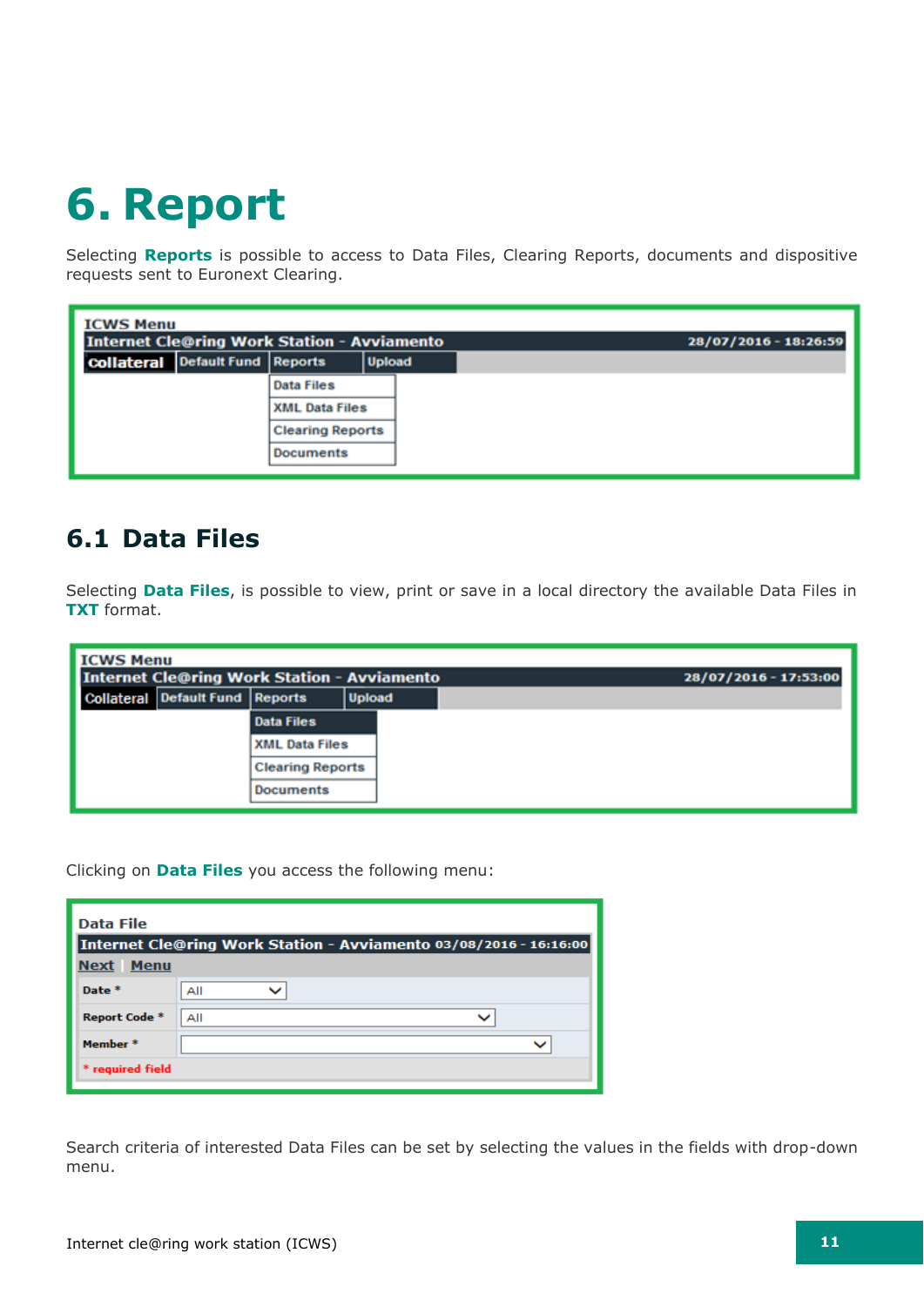In field **Date** is possible to select the production date of the interested data file or maintain the default value "All" in order to research the file within all available dates.

In field **Report Code** is possible to select the interested data file from the list of all the available ones; it is also possible to select the value "All" in order to extend the research among all data files available within the selected date.

In field **Member** is possible to select the name of the subject (Clearing Member or Settlement Agent or segregated account or Trading Client) for which the research must be done.

|  |  |  |  | By clicking on <b>Next</b> you access to the selected data files according to the search criteria set. |  |  |  |
|--|--|--|--|--------------------------------------------------------------------------------------------------------|--|--|--|
|  |  |  |  |                                                                                                        |  |  |  |

| <b>Data File</b> |               |             |                           |                                                                             |          |
|------------------|---------------|-------------|---------------------------|-----------------------------------------------------------------------------|----------|
|                  |               |             |                           | <b>Internet Cle@ring Work Station - Avviamento</b><br>03/08/2016 - 17:26:19 |          |
|                  | Back Download | <b>Menu</b> |                           |                                                                             |          |
| Sel. All         | <b>Date</b>   |             | <b>Member Report Code</b> | <b>Data File Name</b>                                                       | Periodic |
|                  | 20160531      | 9999        | <b>DS10</b>               | DS10 - BBBB BANK BBBB 31-05-2016                                            | *        |
|                  | 20160531      | 9999        | D <sub>10</sub> B         | D10B - BBBB BANK BBBB 31-05-2016                                            | *        |
|                  | 20160630      | 9999        | <b>DS10</b>               | DS10 - BBBB BANK BBBB 31-05-2016                                            | *        |
|                  | 20160630      | 9999        | D <sub>10</sub> B         | D10B - BBBB BANK BBBB 31-05-2016                                            | $\ast$   |
|                  | 20160727      | 9999        | D04A                      | D04A - BBBB BANK BBBB 31-05-2016                                            |          |
|                  | 20160727      | 9999        | <b>D04B</b>               | D04B - BBBB BANK BBBB 31-05-2016                                            |          |
|                  | 20160727      | 9999        | <b>D04C</b>               | D04C - BBBB BANK BBBB 31-05-2016                                            |          |
|                  | 20160727      | 9999        | D04D                      | D04D - BBBB BANK BBBB 31-05-2016                                            |          |
|                  | 20160727      | 9999        | <b>D06A</b>               | DO6A - BBBB BANK BBBB 31-05-2016                                            |          |
|                  | 20160727      | 9999        | <b>DS04</b>               | DS04 - BBBB BANK BBBB 31-05-2016                                            |          |
|                  | 20160727      | 9999        | <b>DS05</b>               | DS05 - BBBB BANK BBBB 31-05-2016                                            |          |
|                  | 20160727      | 9999        | <b>DS07</b>               | DS07 - BBBB BANK BBBB 31-05-2016                                            |          |
|                  | 20160727      | 9999        | <b>D01A</b>               | D01A - BBBB BANK BBBB 31-05-2016                                            |          |
|                  | 20160727      | 9999        | <b>D01D</b>               | D01D - BBBB BANK BBBB 31-05-2016                                            |          |
|                  | 20160727      | 9999        | <b>D01R</b>               | D01R - BBBB BANK BBBB 31-05-2016                                            |          |
|                  | 20160727      | 9999        | <b>D03A</b>               | D03A - BBBB BANK BBBB 31-05-2016                                            |          |
|                  | 20160727      | 9999        | D03B                      | D03B - BBBB BANK BBBB 31-05-2016                                            |          |
|                  | 20160727      | 9999        | <b>D07A</b>               | D07A - BBBB BANK BBBB 31-05-2016                                            |          |

To view the contents of a Data File, click on it in correspondence with the column "**Data File Name**". The Data File will be displayed in **TXT** format and you'll be able to print it or save it in a local directory of your own PC.

In order to download one ore more Data Files, select it/them clicking on the corresponding check box/es on the first column, then click on **Download**.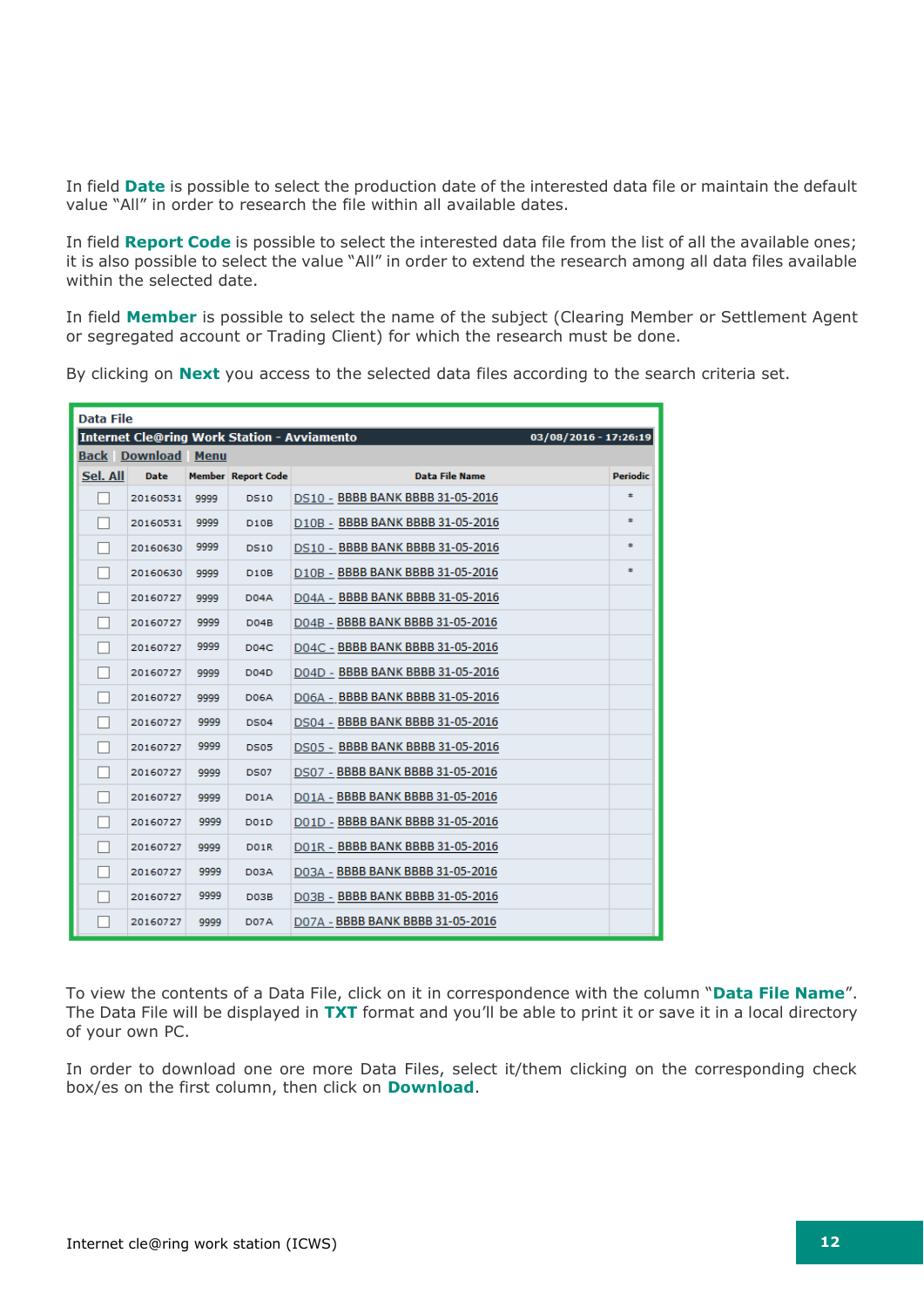In order to select all Data Files at the same time, click on **Sel.All**.

An asterisk in the last column indicates whether the Data File has a periodic basis instead of daily.

#### **ACTIONS:**

- **Back,** to return to the previous menu;
- **Download**, to download the file;
- <span id="page-12-0"></span>**Menu**, to return to the main ICWS menu.

#### **6.2 XML Data files**

From the **XML Data Files** menu, you can view, print, or save available Data Files in **XML** format to a local directory.

| <b>ICWS Menu</b> |                                                    |                         |               |                       |
|------------------|----------------------------------------------------|-------------------------|---------------|-----------------------|
|                  | <b>Internet Cle@ring Work Station - Avviamento</b> |                         |               | 28/07/2016 - 17:54:01 |
| Collateral       | Default Fund Reports                               |                         | <b>Upload</b> |                       |
|                  |                                                    | <b>Data Files</b>       |               |                       |
|                  |                                                    | <b>XML Data Files</b>   |               |                       |
|                  |                                                    | <b>Clearing Reports</b> |               |                       |
|                  |                                                    | <b>Documents</b>        |               |                       |

Clicking on **XML Data Files** you access the following menu:

| Data File           |                                                                   |
|---------------------|-------------------------------------------------------------------|
|                     | Internet Cle@ring Work Station - Avviamento 03/08/2016 - 16:16:00 |
| <b>Next Menu</b>    |                                                                   |
| Date <sup>*</sup>   | All                                                               |
| Report Code *       | All                                                               |
| Member <sup>*</sup> |                                                                   |
| * required field    |                                                                   |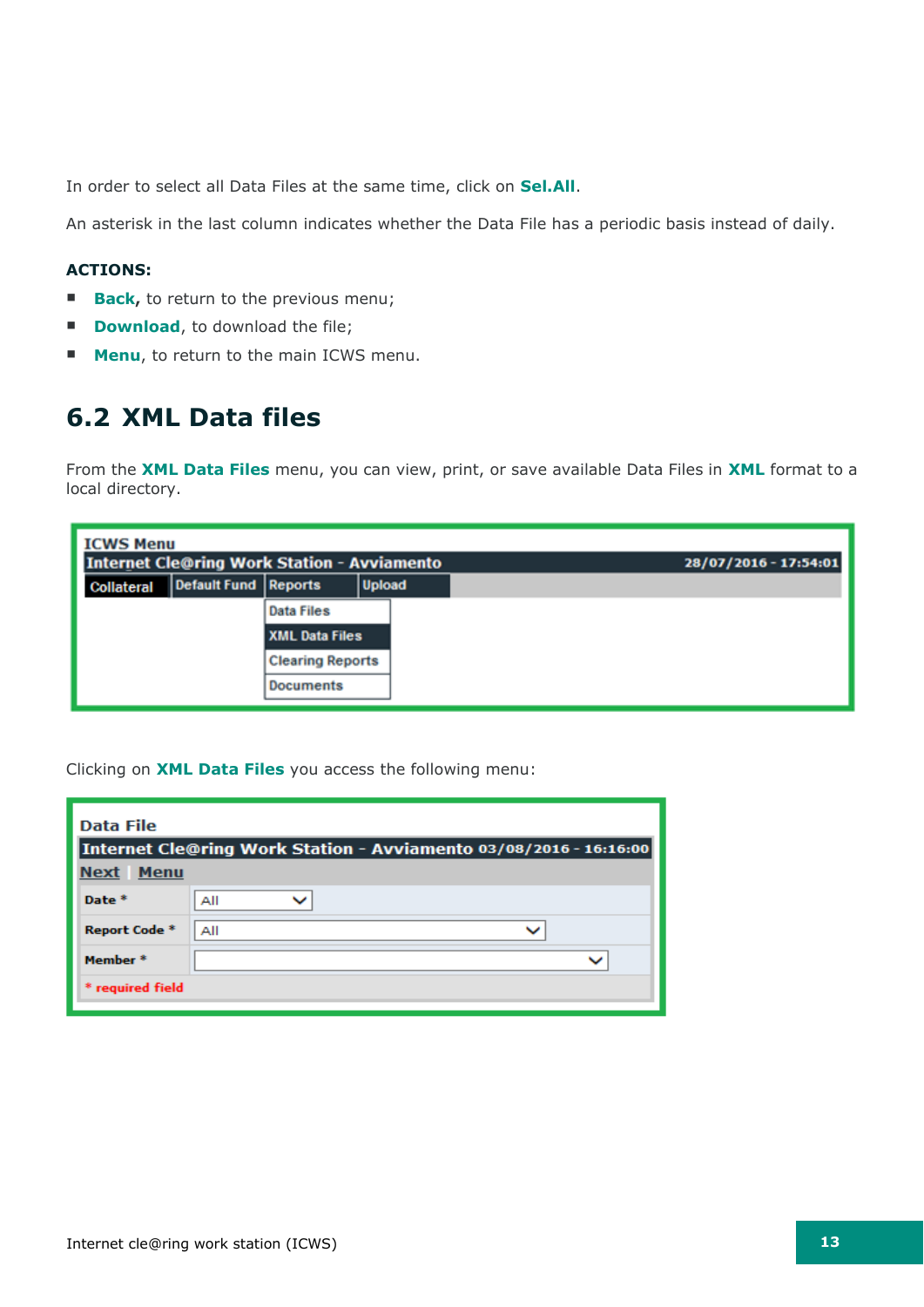Search criteria of interested Data Files can be set by selecting the values in the fields with drop-down menu.

In field **Date** is possible to select the production date of the interested data file or maintain the default value "All" in order to research the file within all available dates.

In field **Report Code** is possible to select the interested data file from the list of all the available ones; it is also possible to select the value "All" in order to extend the research among all data files available within the selected date.

In field **Member** is possible to select the name of the subject (Clearing Member or Settlement Agent or segregated account or Trading Client) for which the research must be done.

| <b>Data File</b> |                           |      |                           |                                                    |                       |
|------------------|---------------------------|------|---------------------------|----------------------------------------------------|-----------------------|
|                  |                           |      |                           | <b>Internet Cle@ring Work Station - Avviamento</b> | 03/08/2016 - 17:26:19 |
|                  | <b>Back Download Menu</b> |      |                           |                                                    |                       |
| Sel. All         | <b>Date</b>               |      | <b>Member Report Code</b> | <b>Data File Name</b>                              | Periodic              |
|                  | 20160531                  | 9999 | <b>DS10</b>               | DS10 - BBBB BANK BBBB 31-05-2016                   | *                     |
|                  | 20160531                  | 9999 | <b>D10B</b>               | D10B - BBBB BANK BBBB 31-05-2016                   | *                     |
|                  | 20160630                  | 9999 | <b>DS10</b>               | DS10 - BBBB BANK BBBB 31-05-2016                   | *                     |
|                  | 20160630                  | 9999 | <b>D10B</b>               | D10B - BBBB BANK BBBB 31-05-2016                   | *                     |
|                  | 20160727                  | 9999 | D04A                      | D04A - BBBB BANK BBBB 31-05-2016                   |                       |
|                  | 20160727                  | 9999 | <b>D04B</b>               | D04B - BBBB BANK BBBB 31-05-2016                   |                       |
|                  | 20160727                  | 9999 | D04C                      | D04C - BBBB BANK BBBB 31-05-2016                   |                       |
|                  | 20160727                  | 9999 | D04D                      | D04D - BBBB BANK BBBB 31-05-2016                   |                       |
|                  | 20160727                  | 9999 | D06A                      | DO6A - BBBB BANK BBBB 31-05-2016                   |                       |
|                  | 20160727                  | 9999 | <b>DS04</b>               | DS04 - BBBB BANK BBBB 31-05-2016                   |                       |
|                  | 20160727                  | 9999 | <b>DS05</b>               | DS05 - BBBB BANK BBBB 31-05-2016                   |                       |
|                  | 20160727                  | 9999 | <b>DS07</b>               | DS07 - BBBB BANK BBBB 31-05-2016                   |                       |
|                  | 20160727                  | 9999 | <b>D01A</b>               | D01A - BBBB BANK BBBB 31-05-2016                   |                       |
|                  | 20160727                  | 9999 | <b>D01D</b>               | D01D - BBBB BANK BBBB 31-05-2016                   |                       |
|                  | 20160727                  | 9999 | <b>D01R</b>               | D01R - BBBB BANK BBBB 31-05-2016                   |                       |
|                  | 20160727                  | 9999 | <b>D03A</b>               | D03A - BBBB BANK BBBB 31-05-2016                   |                       |
|                  | 20160727                  | 9999 | D03B                      | D03B - BBBB BANK BBBB 31-05-2016                   |                       |
|                  | 20160727                  | 9999 | <b>D07A</b>               | D07A - BBBB BANK BBBB 31-05-2016                   |                       |

By clicking on **Next** you access to the selected data files according to the search criteria set.

To view the contents of a Data File, click on it in correspondence with the column "**Data File Name**". The Data File will be displayed in **XML** format and you'll be able to print it or save it in a local directory of your own PC.

In order to download one ore more Data Files, select it/them clicking on the corresponding check box/es on the first column, then click on **Download**.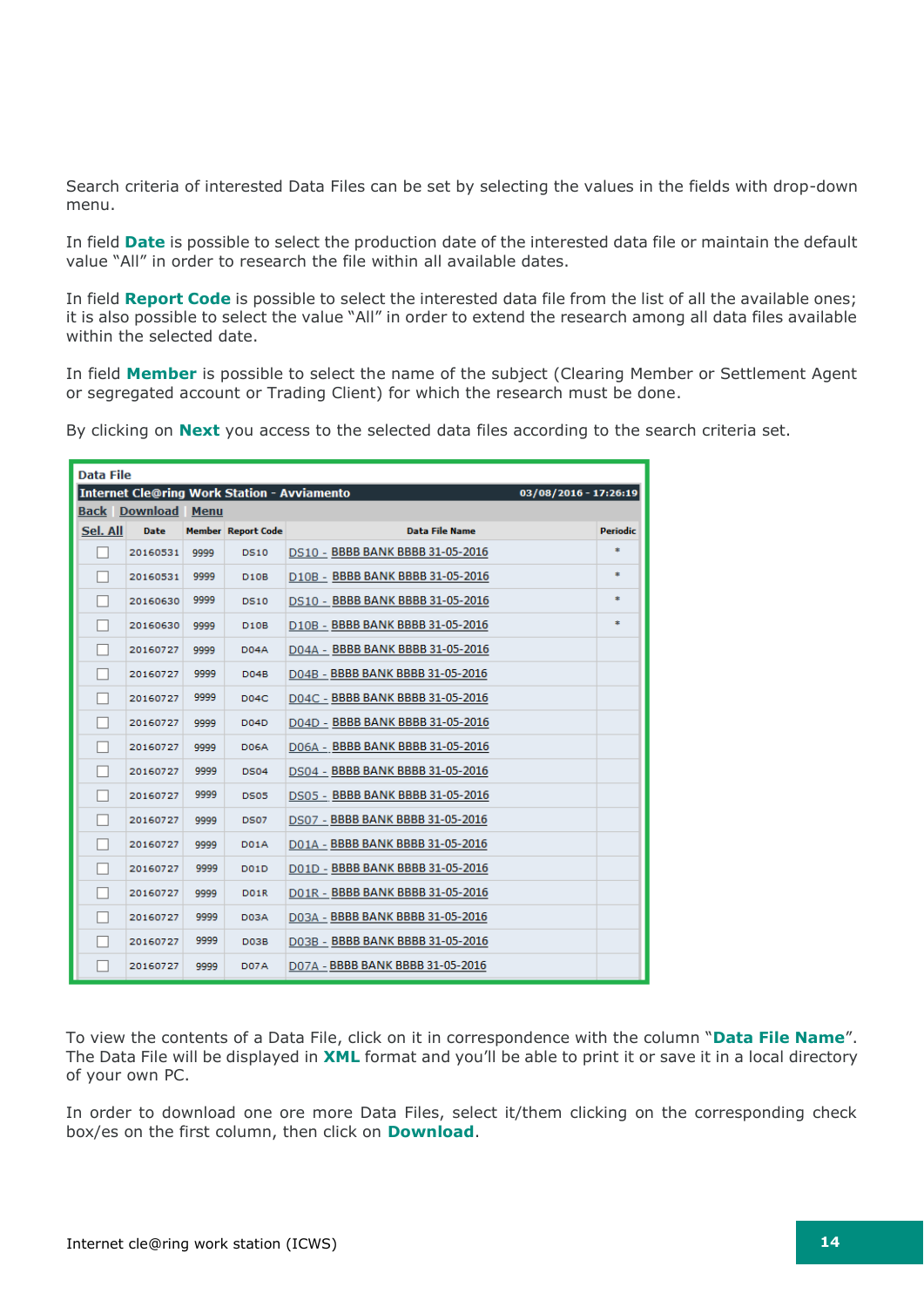### <span id="page-14-0"></span>**6.3 Clearing Reports**

Selecting **Clearing Reports**, is possible to view, print or save in a local directory the available Clearing Reports

| <b>ICWS Menu</b> |                                                    |                         |               |                       |
|------------------|----------------------------------------------------|-------------------------|---------------|-----------------------|
|                  | <b>Internet Cle@ring Work Station - Avviamento</b> |                         |               | 28/07/2016 - 17:54:46 |
| Collateral       | <b>Default Fund Reports</b>                        |                         | <b>Upload</b> |                       |
|                  |                                                    | <b>Data Files</b>       |               |                       |
|                  |                                                    | <b>XML Data Files</b>   |               |                       |
|                  |                                                    | <b>Clearing Reports</b> |               |                       |
|                  |                                                    | <b>Documents</b>        |               |                       |

Clicking on **Clearing Reports** you access the following Menu:

| <b>Report</b>              |                                                                   |
|----------------------------|-------------------------------------------------------------------|
|                            | Internet Cle@ring Work Station - Avviamento 03/08/2016 - 18:14:39 |
| <b>Menu</b><br><b>Next</b> |                                                                   |
| Date <sup>*</sup>          | All                                                               |
| Report Code *              | All                                                               |
| Member <sup>*</sup>        |                                                                   |
| * required field           |                                                                   |

Search criteria of interested Clearing Reports can be set by selecting the values in the fields with dropdown menu.

In field **Date** is possible to select the production date of the interested Clearing Report or maintain the default value "All" in order to research the file within all available dates.

In field **Report Code** is possible to select the interested Clearing Report from the list of all the available ones; it is also possible to select the value "All" in order to extend the research among all Clearing Reports available within the selected date.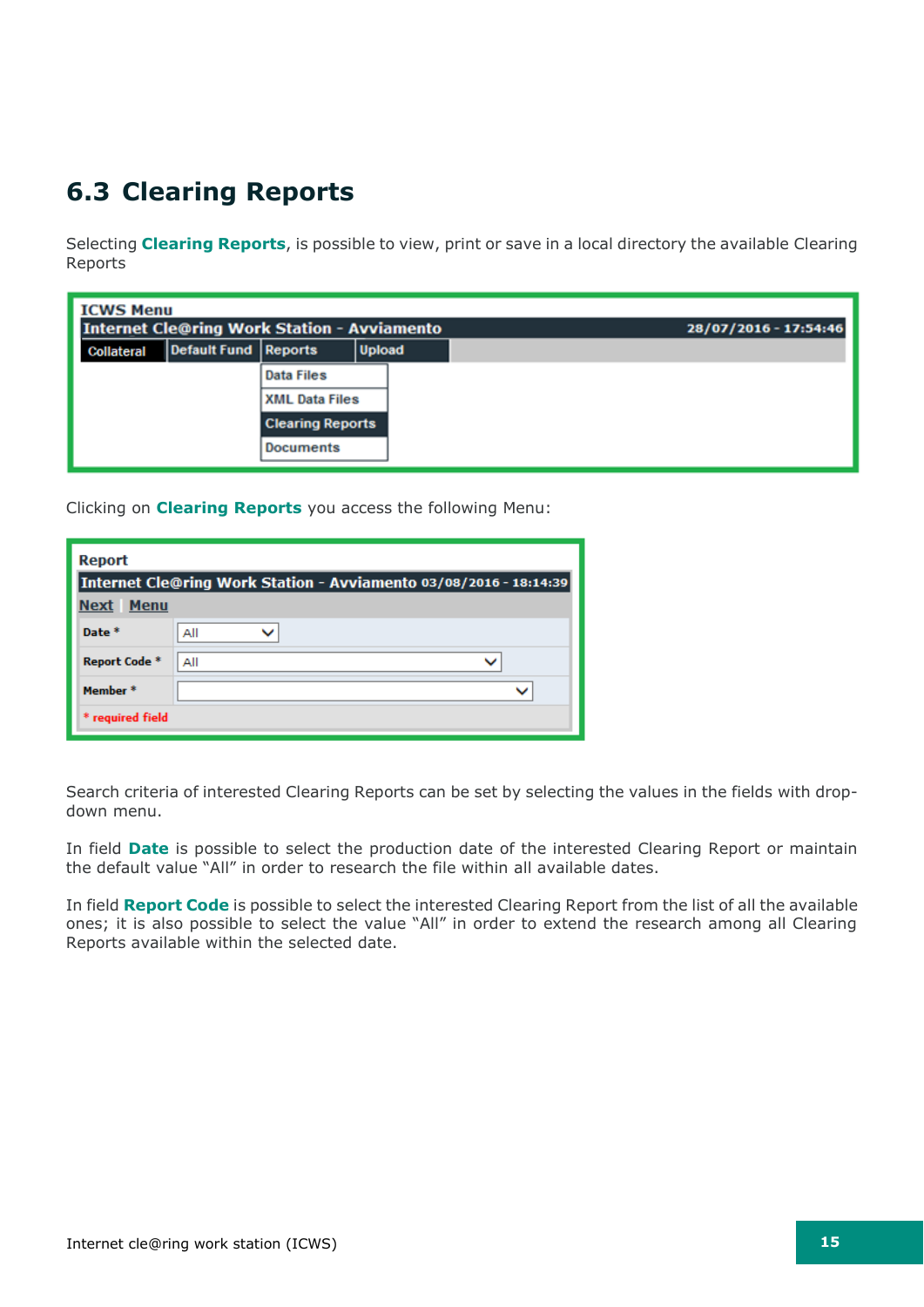In field **Member** is possible to select the name of the subject (Clearing Member or Settlement Agent or segregated account or Trading Client) for which the research must be done.

| <b>Report</b> |                           |      |                           |                                                                             |                 |
|---------------|---------------------------|------|---------------------------|-----------------------------------------------------------------------------|-----------------|
|               | <b>Back Download Menu</b> |      |                           | <b>Internet Cle@ring Work Station - Avviamento</b><br>03/08/2016 - 18:19:42 |                 |
| Sel. All      | <b>Date</b>               |      | <b>Member Report Code</b> | <b>Report Name</b>                                                          | <b>Periodic</b> |
| П             | 20160512                  | 9999 | MX01                      | MX01 - BBBB BAKK BBBB 31-05-2016                                            | $\ast$          |
|               | 20160519                  | 9999 | MX01                      | MX01 - BBBB BANK BBBB 31-05-2016                                            | ÷.              |
|               | 20160526                  | 9999 | MX01                      | MX01 - BBBB BAKK BBBB 31-05-2016                                            | ÷.              |
|               | 20160531                  | 9999 | <b>MT48</b>               | MT48 - BBBB BANK BBBB 31-05-2016                                            | ÷.              |
|               | 20160531                  | 9999 | MT50                      | MT50 - BBBB BAKK BBBB 31-05-2016                                            | ÷.              |
|               | 20160602                  | 9999 | MX01                      | MX01 - BBBB BANK BBBB 31-05-2016                                            | ÷.              |
|               | 20160609                  | 9999 | <b>MX01</b>               | MX01 - BBBB BAKK BBBB 31-05-2016                                            | ÷.              |
|               | 20160616                  | 9999 | MX01                      | MX01 - BBBB BANK BBBB 31-05-2016                                            | ÷.              |
|               | 20160617                  | 9999 | <b>MX04</b>               | MX04 - BBBB BAKK BBBB 31-05-2016                                            | *               |
|               | 20160623                  | 9999 | MX01                      | MX01 - BBBB BANK BBBB 31-05-2016                                            | ÷.              |
|               | 20160627                  | 9999 | MPE <sub>2</sub>          | MPE2 - BBBB BAKK BBBB 31-05-2016                                            | ÷.              |
|               | 20160630                  | 9999 | <b>MT48</b>               | MT48 - BBBB BANK BBBB 31-05-2016                                            | ÷.              |
|               | 20160630                  | 9999 | <b>MT50</b>               | MT50 - BBBB BAKK BBBB 31-05-2016                                            | ÷.              |
|               | 20160630                  | 9999 | MX01                      | MX01 - BBBB BANK BBBB 31-05-2016                                            | ÷.              |
|               | 20160707                  | 9999 | <b>MX01</b>               | MX01 - BBBB BAKK BBBB 31-05-2016                                            | *               |
|               | 20160708                  | 9999 | <b>MX04</b>               | MX04 - BBBB BANK BBBB 31-05-2016                                            | ÷.              |
|               | 20160708                  | 9999 | <b>MX01</b>               | MX01 - BBBB BAKK BBBB 31-05-2016                                            | ÷.              |
|               | 20160714                  | 9999 | MX01                      | MX01 - BBBB BANK BBBB 31-05-2016                                            | ÷.              |

By clicking on **Next** you access to the selected Clearing Report according to the search criteria set.

To view the contents of a Clearing Report, click on it in correspondence with the column "**Report Name**". The Clearing Report will be displayed and you'll be able to print it or save it in a local directory of your own PC.

In order to download one ore more Clearing Reports, select it/them clicking on the corresponding check box/es on the first column, then click on **Download**.

In order to select all Clearing Reports at the same time, click on **Sel.All**.

An asterisk in the last column indicates whether the Clearing Report has a periodic basis instead of daily.

#### **ACTIONS:**

- **Back,** to return to the previous menu;
- **Download**, to download the file;
- **Menu**, to return to the main ICWS menu;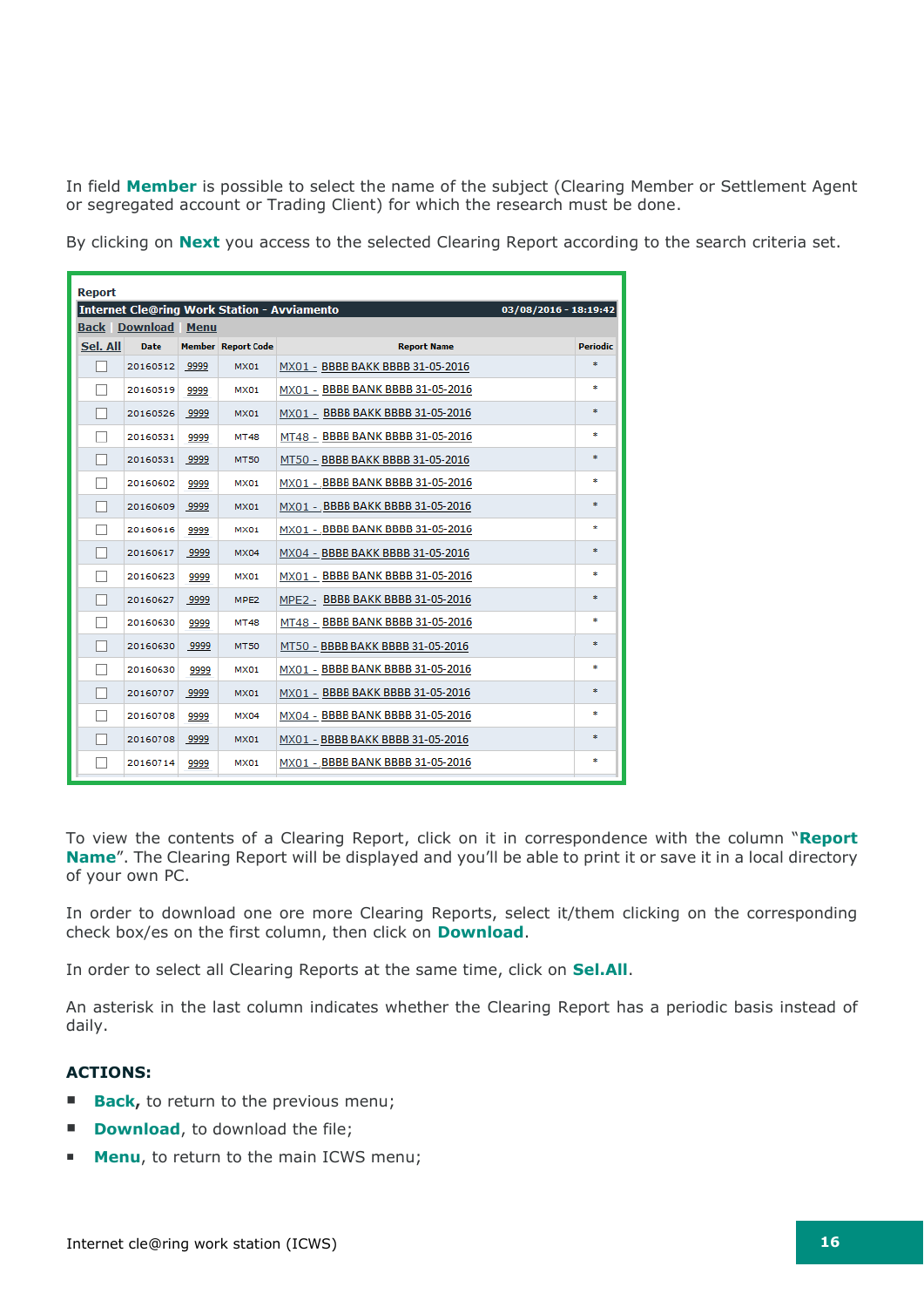### <span id="page-16-0"></span>**6.4 Documents**

Selecting **Documents**, is possible to view the documents and dispositive requests sent to Euronext Clearing and their related processing status

| <b>ICWS Menu</b> | <b>Internet Cle@ring Work Station</b> |                         |        |  | 22/11/2018 - 17:32:47 |
|------------------|---------------------------------------|-------------------------|--------|--|-----------------------|
| Garanzie         | Default Fund                          | <b>Reports</b>          | Upload |  |                       |
|                  |                                       | Data Files              |        |  |                       |
|                  |                                       | <b>XML Data Files</b>   |        |  |                       |
|                  |                                       | <b>Clearing Reports</b> |        |  |                       |
|                  |                                       | <b>Documents</b>        |        |  |                       |

#### Clicking on **Documents** you access the following Menu

| <b>Report Documenti</b>                                           |     |  |  |  |  |  |
|-------------------------------------------------------------------|-----|--|--|--|--|--|
| Internet Cle@ring Work Station - Avviamento 04/08/2016 - 10:09:45 |     |  |  |  |  |  |
| <b>Menu</b><br><b>Next</b>                                        |     |  |  |  |  |  |
| Date <sup>*</sup>                                                 | All |  |  |  |  |  |
| Member <sup>*</sup>                                               |     |  |  |  |  |  |
| * required field                                                  |     |  |  |  |  |  |

Search criteria of interested documents can be set by selecting the values in the fields with drop-down menu.

In field **Date** is possible to select the sending date of the interested document or maintain the default value "All" in order to research the document within all available dates.

In field **Member** is possible to select the name of the subject (Clearing Member or Settlement Agent or segregated account or Trading Client) for which the research must be done.

By clicking on **Next** you access to the selected documents according to the search criteria set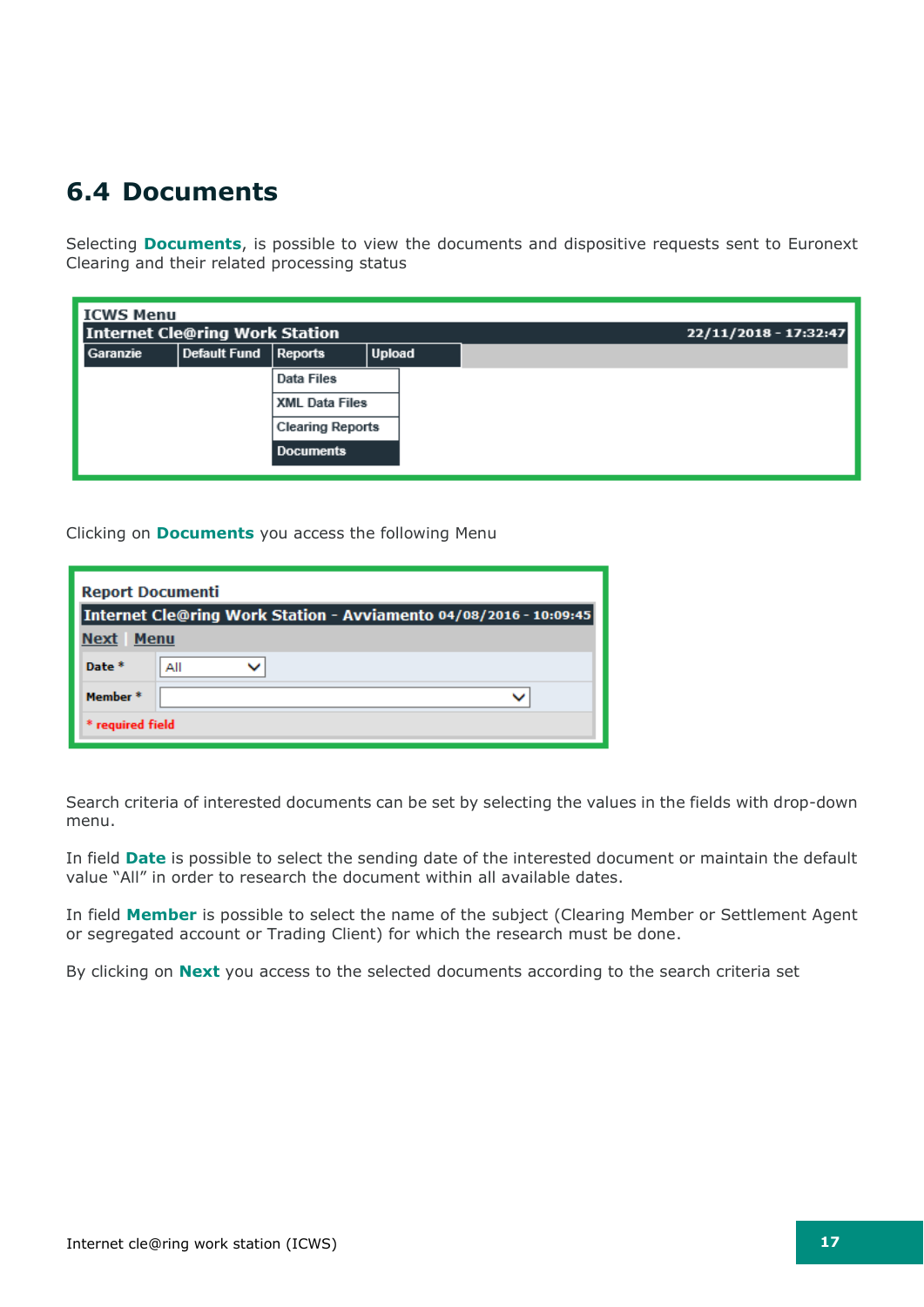| <b>Documenti</b><br>Internet Cle@ring Work Station - Avviamento<br>$02/08/2016 - 17:12:31$<br><b>Back Menu</b> |                     |             |                                |               |                                                         |                                            |
|----------------------------------------------------------------------------------------------------------------|---------------------|-------------|--------------------------------|---------------|---------------------------------------------------------|--------------------------------------------|
| <b>File Name</b>                                                                                               | Date                | <b>Time</b> | <b>User Name</b>               | <b>Status</b> | <b>Note</b>                                             | <b>Person in</b><br>Charge                 |
| RD008 Return of Shares.pdf                                                                                     | 07/03/2016 16:58:24 |             | CWS9999999                     | Rejected      |                                                         | <b>CLEARING &amp;</b><br><b>SETTLEMENT</b> |
| RD007 Return of Bonds.pdf                                                                                      | 08/03/2016 11:23:12 |             | CWS8888888                     | Completed     |                                                         | <b>CLEARING &amp;</b><br><b>SETTLEMENT</b> |
| RD001 Open Close Code Rectification.pdf                                                                        | 08/03/2016 14:56:29 |             | CWS9999999                     | Completed     |                                                         | <b>CLEARING &amp;</b><br><b>SETTLEMENT</b> |
| RD009 Early Exercise.pdf                                                                                       | 08/03/2016 15:02:54 |             | <b>CWS7777777</b>              | Rejected      |                                                         | <b>CLEARING &amp;</b><br><b>SETTLEMENT</b> |
| RD006 Return of Cash.pdf                                                                                       | 08/03/2016 15:12:16 |             | CWS9999999                     | Rejected      | <b>REQUEST</b><br><b>RECEIVED</b><br><b>OUT OF TIME</b> | <b>CLEARING &amp;</b><br><b>SETTLEMENT</b> |
| RD012 Partial Delivery.pdf                                                                                     |                     |             | 18/04/2016 18:28:30 CWS6666666 | Uploaded      |                                                         |                                            |

In column **File Name** is indicated the name of the file containing the document or the dispositive request.

In column **Date** is indicated the sending date of the document or the dispositive request.

In column **Time** is indicated the sending time of the document or the dispositive request.

In column **User Name** is indicated the username from which the document or the dispositive request has been sent.

In column **Status** is indicated the processing status of the document or the dispositive request; the value of this field can be one of the following:

- **Uploaded** = sent to Euronext Clearing;
- **Working** = being processing by Euronext Clearing;
- **Rejected** = not accepted by Euronext Clearing;
- **Completed** = document accepted or dispositive request accepted and processed by Euronext Clearing.

In column **Note** can be indicated additional information about the processing status of the document or the dispositive request.

In column **Person in Charge** is indicated the department of Euronext Clearing that has taken charge of the document or the dispositive request.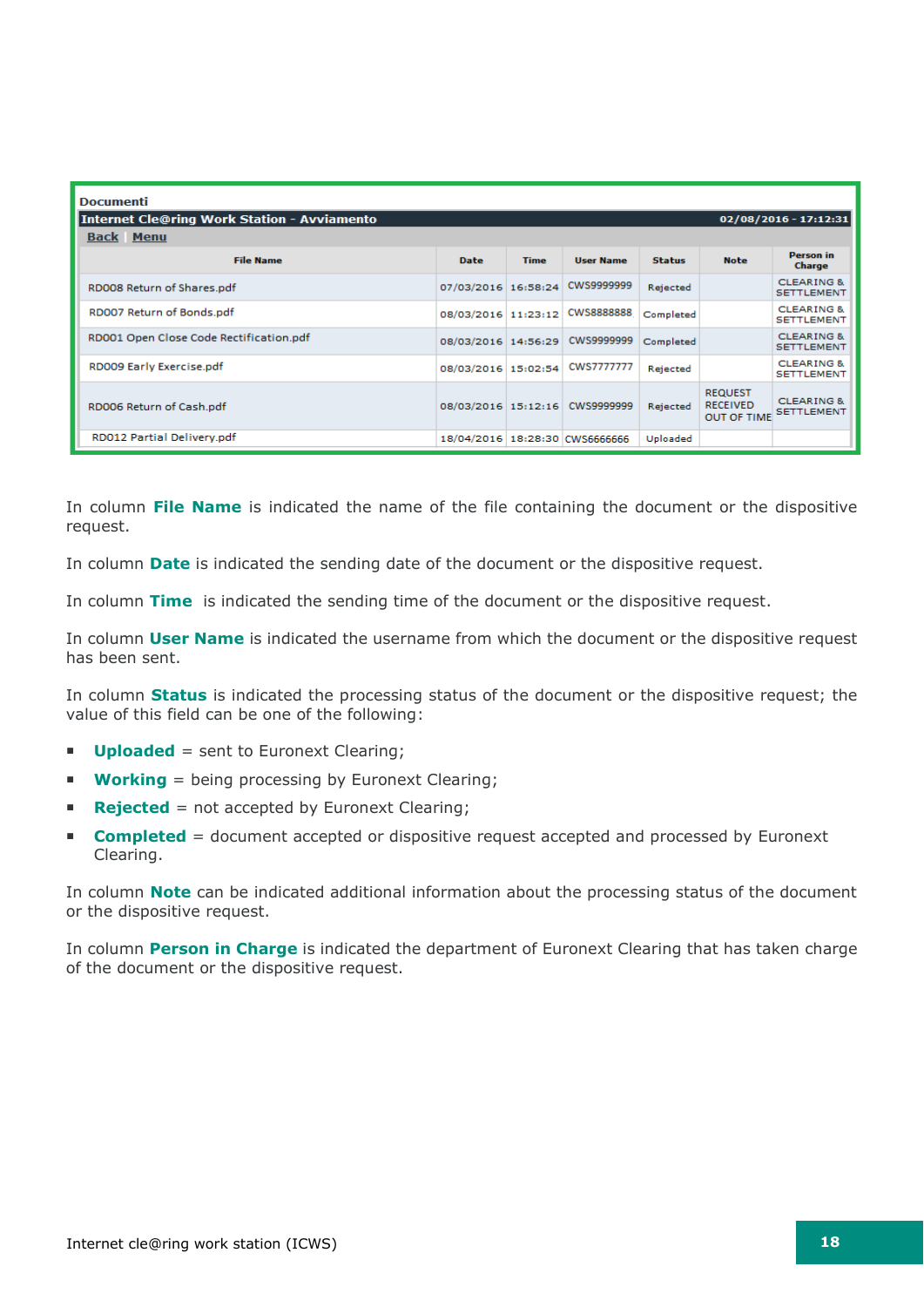# <span id="page-18-0"></span>**7. Upload**

From menu **Upload** is possible to send documents and dispositive requests to Euronext Clearing

| <b>ICWS Menu</b>                                   |                                              |  |  |                       |  |  |
|----------------------------------------------------|----------------------------------------------|--|--|-----------------------|--|--|
| <b>Internet Cle@ring Work Station - Avviamento</b> |                                              |  |  | 28/07/2016 - 18:01:46 |  |  |
| Collateral                                         | <b>Default Fund Reports</b><br><b>Upload</b> |  |  |                       |  |  |
|                                                    |                                              |  |  |                       |  |  |

Clicking on **Upload** you access the following Menu:

| <b>File Upload</b>                                                |  |  |  |  |  |
|-------------------------------------------------------------------|--|--|--|--|--|
| Internet Cle@ring Work Station - Avviamento 04/08/2016 - 11:07:46 |  |  |  |  |  |
| <b>Menu</b><br><b>Next</b>                                        |  |  |  |  |  |
| Select file to Upload:                                            |  |  |  |  |  |
| Browse                                                            |  |  |  |  |  |

Clicking on **Browse** you access to the folders of your PC where you can search the file corresponding to the document or dispositive request to be sent to Euronext Clearing:

| Search UPLOAD<br>UPLOAD<br>÷                                         |                                               |                  |                 |             |  |  |  |
|----------------------------------------------------------------------|-----------------------------------------------|------------------|-----------------|-------------|--|--|--|
| 脂→<br>Organize $\blacktriangledown$<br><b>□</b> Open ▼<br>New folder |                                               |                  |                 |             |  |  |  |
| ▲<br><b>X</b> Favorites                                              | ×<br>Name                                     | Date modified    | Type            | <b>Size</b> |  |  |  |
| Desktop                                                              | <b>X</b> Compensation of Failed Positions.pdf | 30/10/2015 10:29 | Adobe Acrobat D | 402 KB      |  |  |  |
| <b>L</b> Downloads                                                   | LA Disagreement.pdf                           | 30/10/2015 10:29 | Adobe Acrobat D | 402 KB      |  |  |  |
| Recent Places                                                        | 人 Partial Delivery of Failed Positions.pdf    | 18/04/2016 18:12 | Adobe Acrobat D | 402 KB      |  |  |  |
|                                                                      | <b>A</b> RD006 - Return of Cash.pdf           | 18/04/2016 18:09 | Adobe Acrobat D | 402 KB      |  |  |  |
| Libraries                                                            | X RD007 - Return of Bonds.pdf                 | 30/10/2015 10:29 | Adobe Acrobat D | 402 KB      |  |  |  |
| 궠<br>Documents                                                       | <b>A</b> RD008 - Return of Shares.pdf         | 18/04/2016 18:10 | Adobe Acrobat D | 402 KB      |  |  |  |
| Music                                                                | A RD002 - Gross Positions Rectification.pdf   | 18/04/2016 18:12 | Adobe Acrobat D | 402 KB      |  |  |  |
| Pictures                                                             | 人 RD004 - Position Transfer.pdf               | 18/04/2016 18:12 | Adobe Acrobat D | 402 KB      |  |  |  |

Selecting with a double click the file to be sent to Euronext Clearing, you return to the previous menu. The name of the uploaded file will be displayed in the lower left pane.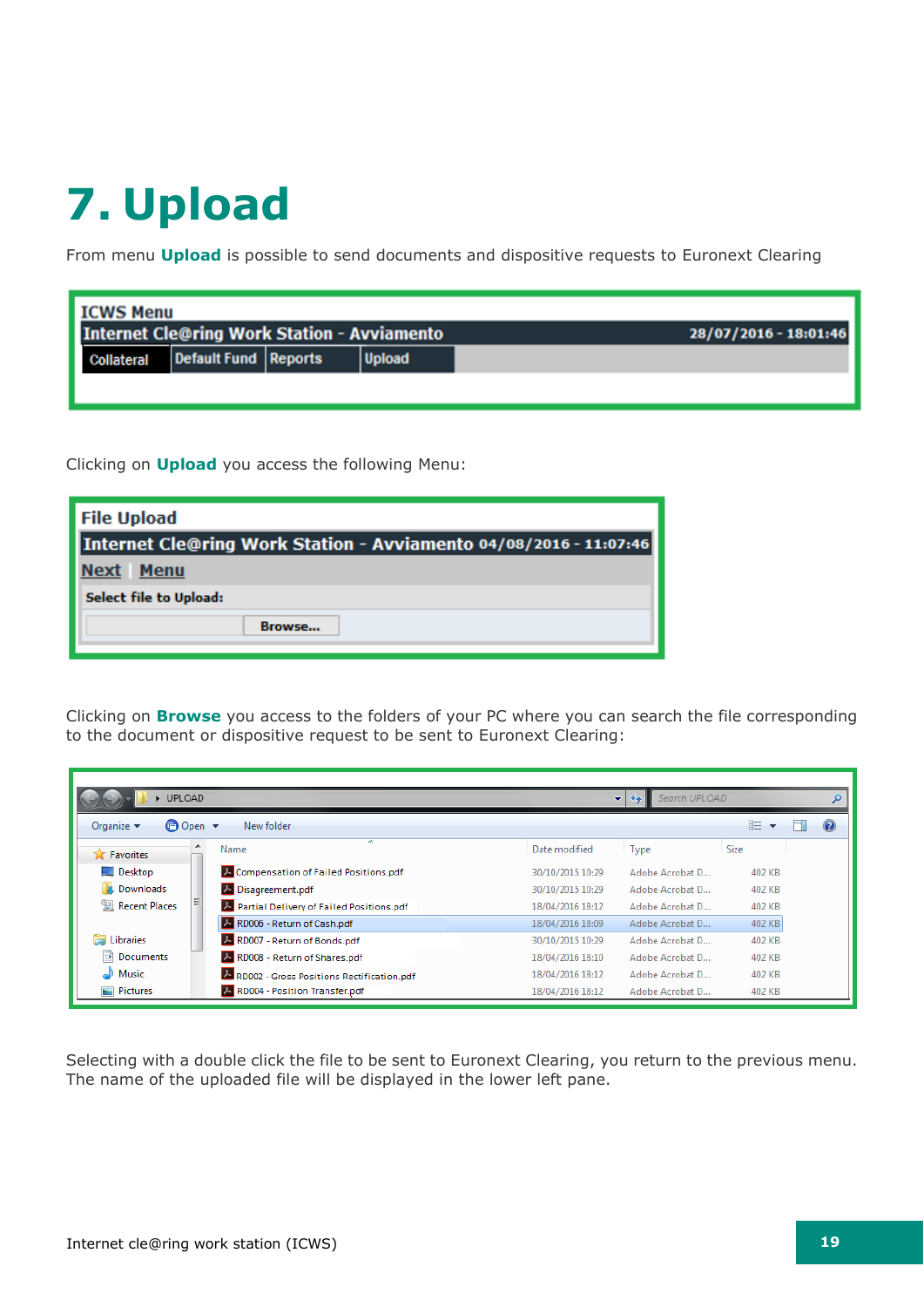| <b>File Upload</b>                                                |
|-------------------------------------------------------------------|
| Internet Cle@ring Work Station - Avviamento 28/07/2016 - 17:25:09 |
| <b>Next</b> Menu                                                  |
| Seleziona un file da caricare:                                    |
| \\lseq\ita-ctx\1\Home<br>Browse                                   |

In order to send the file to Euronext Clearing click on **Next**. The sending outcome will be shown in the lower box of the next menu:

| <b>File Upload</b>                                                |
|-------------------------------------------------------------------|
| Internet Cle@ring Work Station - Avviamento 18/04/2016 - 18:29:30 |
| <b>Menu</b>                                                       |
| Upload has been done successfully!                                |
|                                                                   |

Click on **Menu** to return to the main Menu

| <b>ICWS Menu</b>                                   |                      |  |               |                       |  |  |
|----------------------------------------------------|----------------------|--|---------------|-----------------------|--|--|
| <b>Internet Cle@ring Work Station - Avviamento</b> |                      |  |               | 28/07/2016 - 18:01:46 |  |  |
| Collateral                                         | Default Fund Reports |  | <b>Upload</b> |                       |  |  |
|                                                    |                      |  |               |                       |  |  |

The processing status of the document or the dispositive request can be verified in the menu **Reports - Documents** as described in paragraph **6.4.**

ш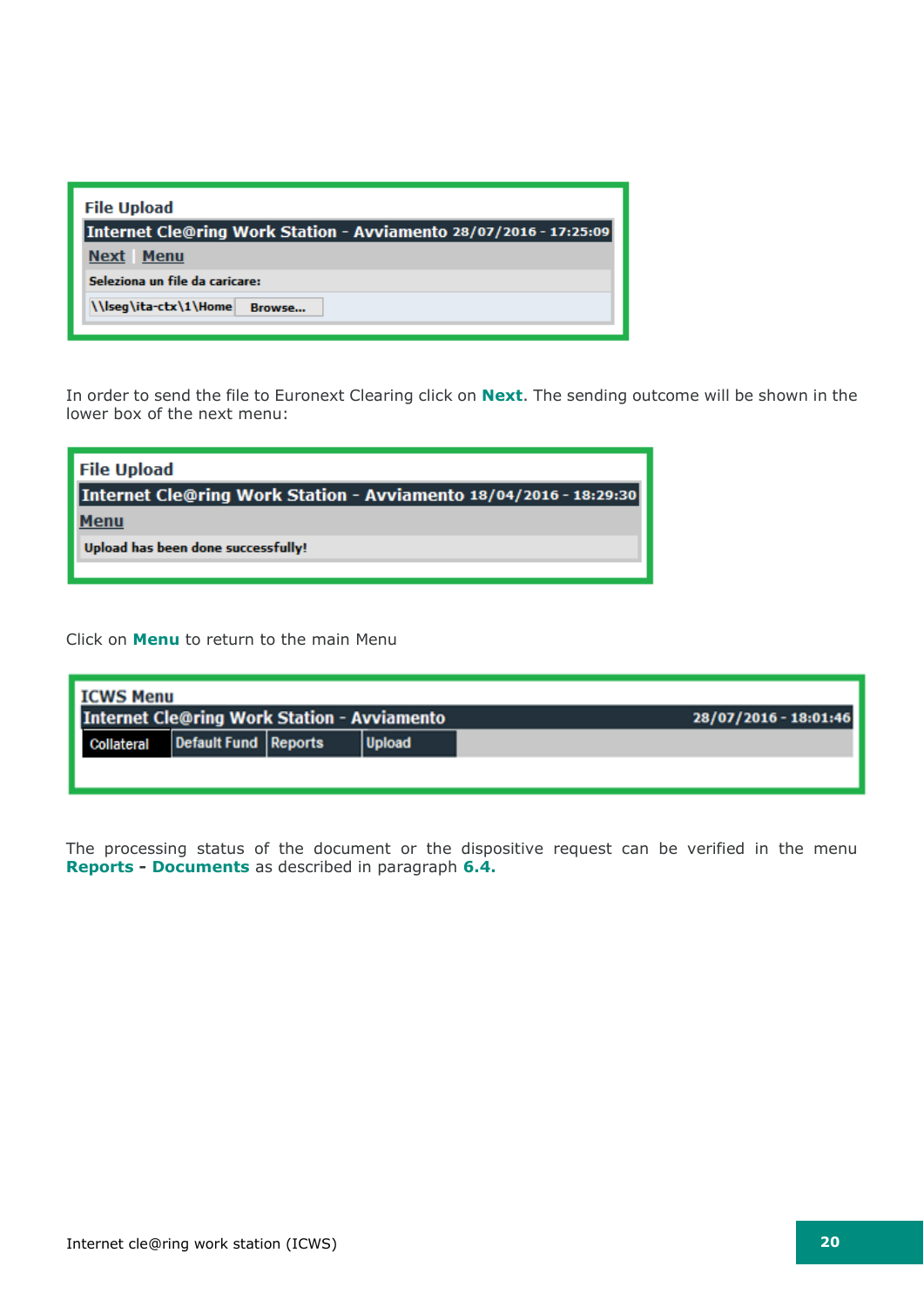### <span id="page-20-0"></span>**Contact**

#### **Operations**

[ccp-operations@euronext.com](mailto:ccp-operations@euronext.com)

+39 06 32395 321

+39 06 32395 303

This document is for information purposes only. The information and materials contained in this document are provided 'as is' and This publication is for information purposes only and is not a recommendation to engage in investment activities. This publication is provided "as is" without representation or warranty of any kind. Whilst all reasonable care has been taken to ensure the accuracy of the content, Euronext does not guarantee its accuracy or completeness. Euronext will not be held liable for any loss or damages of any nature ensuing from using, trusting or acting on information provided. No information set out or referred to in this publication shall form the basis of any contract. The creation of rights and obligations in respect of financial products that are traded on the exchanges operated by Euronext's subsidiaries shall depend solely on the applicable rules of the market operator. All proprietary rights and interest in or connected with this publication shall vest in Euronext. No part of it may be redistributed or reproduced in any form without the prior written permission of Euronext.

Euronext refers to Euronext N.V. and its affiliates. Information regarding trademarks and intellectual property rights of Euronext is located at **euronext.com/terms-use**.

© 2022, Euronext N.V. - All rights reserved.